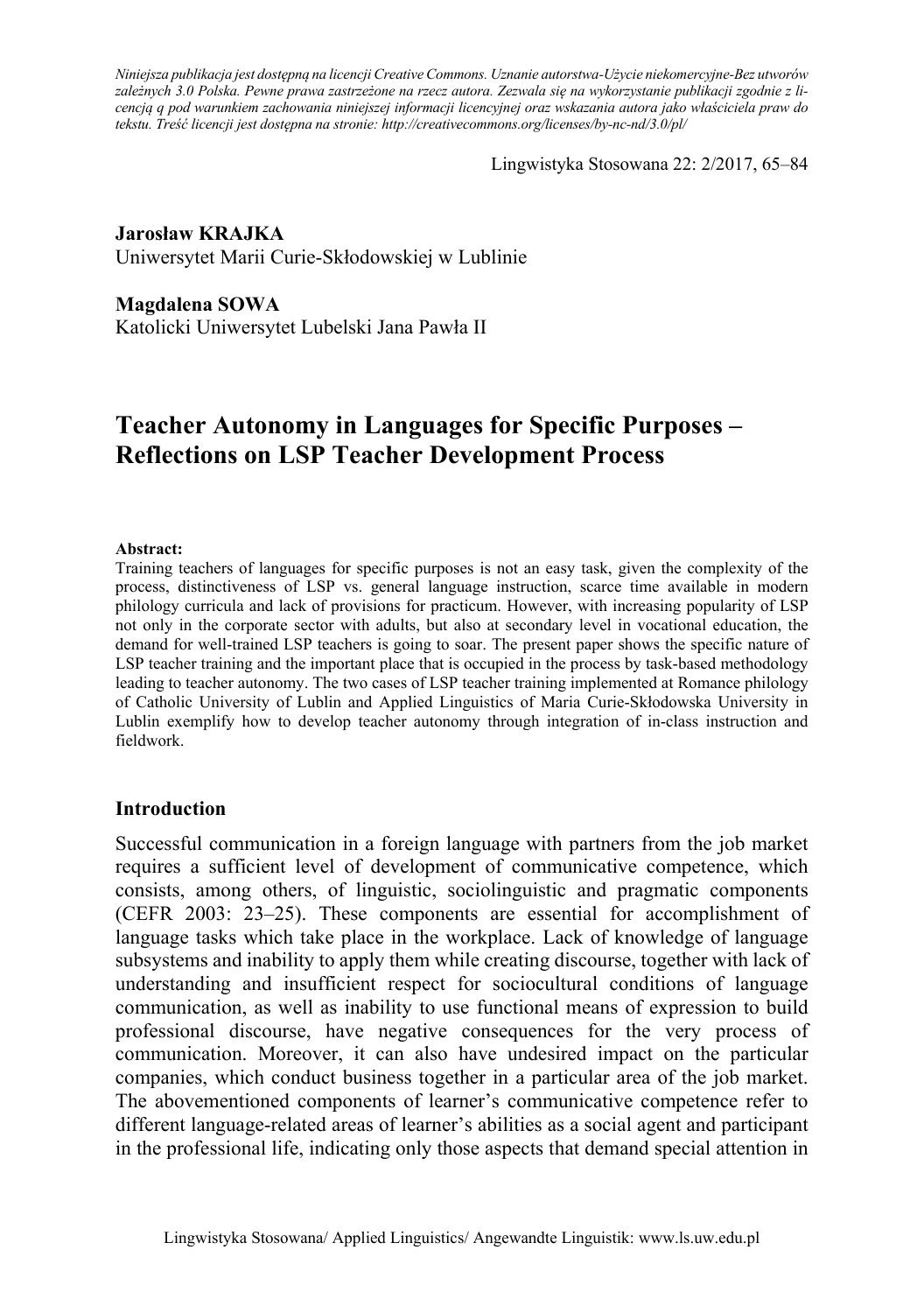the process of foreign language learning and teaching.

Framing foreign language instruction (also within specialized languages) in the institutional context justifies a claim that the process of general and specialized language learning and teaching takes place within the didactic framework with the teacher, the learner and the communication channel as its major components (F. Grucza 1978; S. Grucza 2007, 2010). In the didactic framework defined in this way each component has its place and a clearly defined role: "the teacher (T) exerts impact on the learner  $(L)$  through certain teaching aids  $(...)$  and methods in such a way that learner's abilities are shaped, or, to be more precise, stimulates the learner so that he/ she can develop (internalize) the abilities that are targeted at in the learning process" (S. Grucza 2010: 167, transl. by J.K.). As a result, it becomes evident that teacher's and learner's activities are mutually conditioned, however, their appropriate and successful accomplishment depends, to a large extent, on the level of autonomy that both parties represent during their actions undertaken at subsequent stages of the didactic process. While considering teacher's and learner's activities in the framework of LSP glottodidactics, which is the major aim of the present paper, it needs to be stressed that most LSP courses are targeted at adult learners, already mature in social and professional terms, well aware (at least to a certain extent) of their learning purposes and taking decisions on their own. Such a way of defining participants of the instructional process has a great significance for the very nature of language learning and teaching (see E. Gajewska/ M. Sowa 2014), whose ultimate outcome is shaping specialized language skills with the help of appropriate teacher actions.

The aim of the present paper is to reflect upon the concepts of learner and teacher autonomy within the framework of LSP glottodidactics, contributing to some extent to a wider discussion of LSP teacher development and training. To achieve this aim, theoretical considerations as well as practical implications will be given. First of all, the selected aspects of the concept of autonomy in LSP instruction will be highlighted, illustrating the peculiarity of teacher and learner actions within the process of studying specialized languages. In the second part of the paper two different models of LSP teacher training implemented in foreign language departments of Polish universities are going to be presented. Special focus will be made on practical activities making teacher trainees ready for the challenge of becoming an LSP teacher.

#### **1. Teacher activities in the framework of LSP glottodidactics**

"The purpose of LSP glottodidactics is to describe, explain and program the process of acquisition of language skills in the specialized domain" (S. Grucza 2007: 11, transl. by J.K.). In order to enable the learner to properly develop and internalize the required abilities, the teacher needs to select and organize those aspects of contents that are to become the subject of teaching, afterwards, he or she selects the techniques and resources to be applied with the learner's needs in mind. Efficiency of the language learning process, thus, is conditioned to a large extent by the choices and decisions made by the teacher before commencement of the language course. This means that the stage of "programming the process of acquisition of language skills in the specialized domain" as indicated above has a highly significant effect on the shape,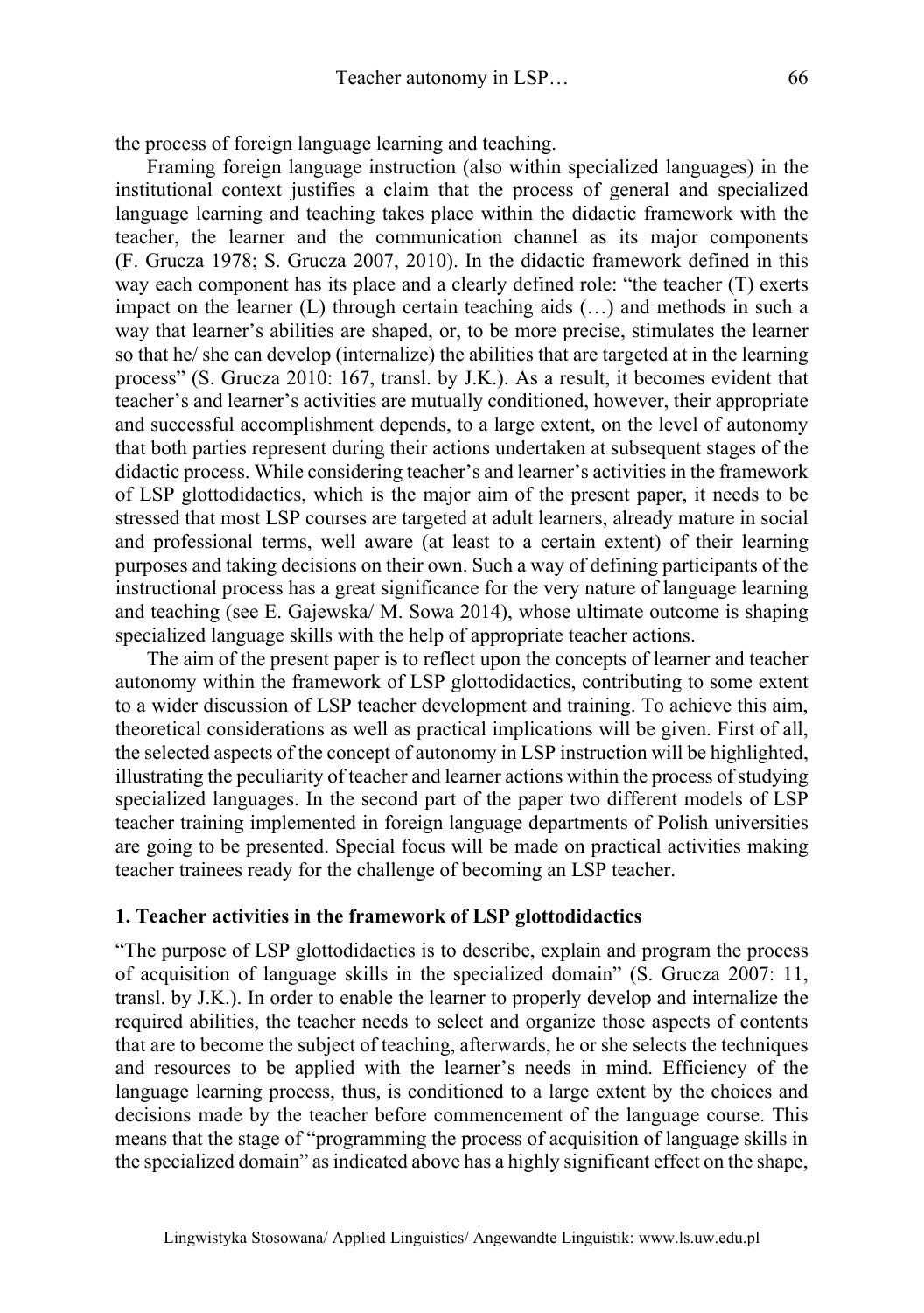course and ultimate result of the whole process of education. It is precisely at this stage of planning that the complete nature of programming actions undertaken by the teacher to guarantee success of the process is elaborated upon. The range and complexity of LSP teacher actions call for the perception of the programming process also through the perspective of teacher competence, as an entity ultimately responsible for putting into action decisions on what, how and with what effect learners are going to develop.

Programming LSP courses is a time-consuming process (because it takes place through a few separate stages), requires considerable effort (since it demands a significant amount of work to properly accomplish each of the stages), has both interactive (as external parties, apart from the learner and the teacher, also participate in it) and reflective nature (due to the fact that it always requires profound reflection on the learning/ teaching philosophy of the course and its practical realization). Owing to all of these factors, this process also needs to be viewed in a long-term perspective and through particular actions accomplished by the teacher in a particular time and space in relation to particular persons.

Programming of LSP instruction is not done for the sake of planning only, or even only to come up with the final course offering. On the contrary, its purpose is to determine the contents, scope and shape of the LSP course in such a way so that the resultant classes could enable learners to acquire knowledge and develop skills expected by them when commencing learning. In other words, the activities of the teacher preparing an LSP course curriculum should be geared towards aims and needs of potential participants of the learning process, who often find the foreign language study the only opportunity to compensate for competence gaps and raise specialist skills to become successful foreign language communicators in the workplace. Thus, what is needed is such a way of planning teacher's and learners' actions so that the required communicative abilities are developed to the expected level.

The prototypical model of LSP course development encompasses a few stages, among others, analyzing learner needs, retrieving and analyzing source data, developing activities and teaching resources and incorporating them in the schedule of the planned course (J.-M. Mangiante/ Ch. Parpette 2004). Each of these demands undertaking a series of actions to successfully prepare and implement the desired curriculum.

Precise and accurate understanding of reasons and needs that drive learners to take up the learning process constitutes the basis for any didactic actions in the course development process. Teacher's investigation of learner needs in the area of professional communication related to a particular learner's profile is intertwined with gaining familiarity with the target professional domain, together with its characteristic communicative situations, genres and kinds of discourse. "The acquisition of any element of any language, or any language-related ability (knowledge and skill) is to be conducted on the basis of (…) specific language material, or particular texts created by other communicators" (S. Grucza 2007: 10, transl. by J.K.). In case of language learning these texts perform the didactic function, providing the learner with the knowledge and models of actual realizations of language communication in a specific professional domain, but they are also a starting point for the learner's own text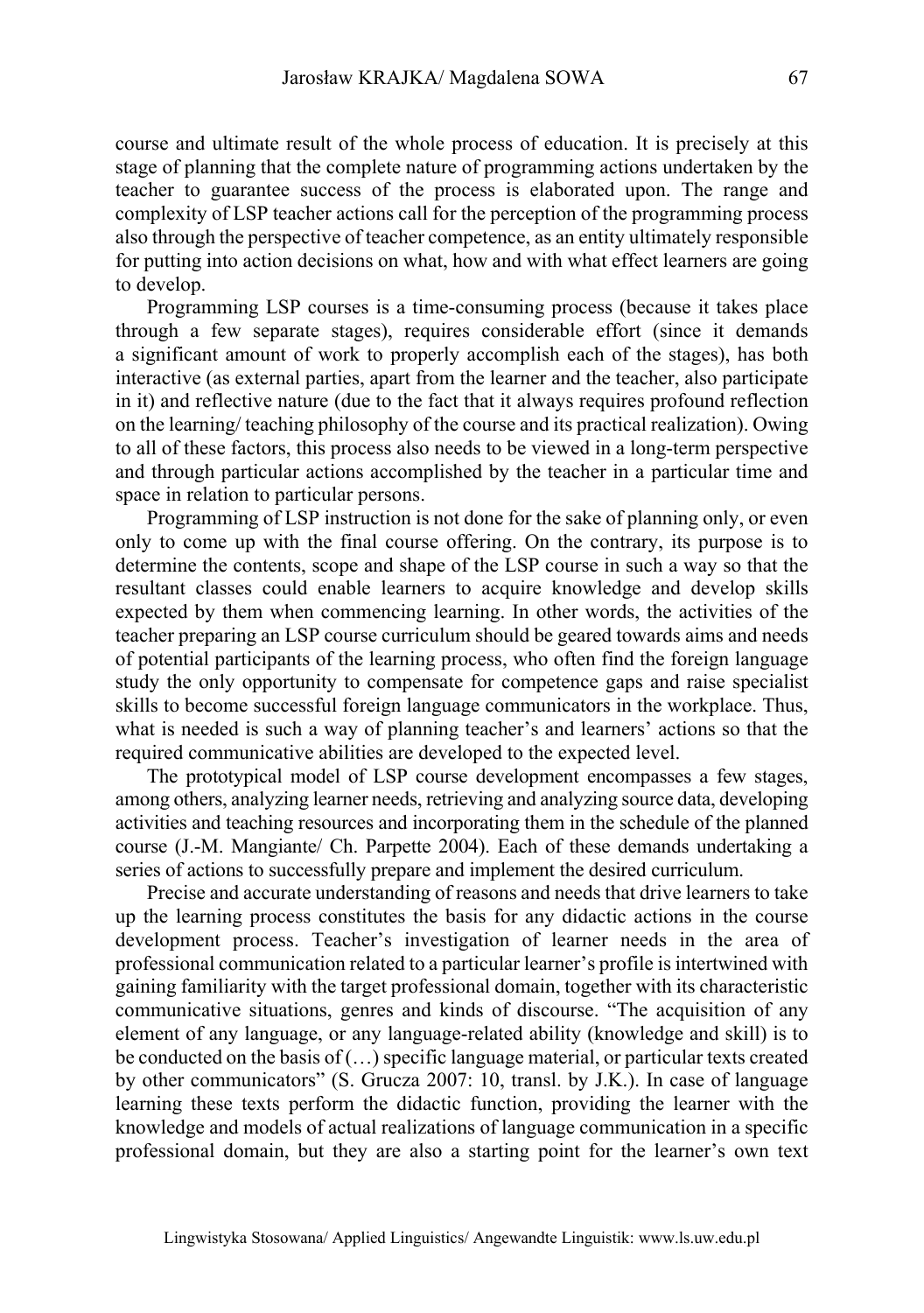realizations in a foreign language. Such an assumption makes it a challenge for the LSP teacher to seek data sources, contacts and interlocutors that could provide assistance when trying to understand specialized domain aspects (linguistic, professional and/ or cultural). Moreover, retrieving authentic materials (audio, video or text-based documents) that could be subsequently used when conducting classes and designing activities is another major problem to be overcome, since it is rather unrealistic to expect that ready-made published teaching materials will be available for any professional domain and any learner level.

Interactions with the professional domain and its specialists allow the teacher to get access to source data, which, however, might not always be satisfactory. Apart from field-specific data, which exist on their own and as such can be observed or retrieved in audio, video or text format, some understanding of the professional domain can be built by the teacher through interviews, requests and queries directed at particular specialists, e.g., a shift manager, who could describe and explain the way work is organized in a factory. Because "appropriate instrumentalization of the teaching material can have a positive contribution to the acquisition of language abilities" (S. Grucza 2007: 10, transl. by J.K.), the language materials collected through fieldwork have to be subjected to objective analysis as regards their suitability to meet purposes and needs of planned instruction. Thus, the teacher faces the dilemma of which of the retrieved texts to use verbatim, which to modify and how, which to supplement and with what, finally, which to reject. This is so because not all gathered data can be used in course development due to their confidential nature, length, difficulty level, content complexity, language quality, etc. Those materials that prove to be most closely related to the diagnosed needs of learners and the adopted methodological assumptions of the curriculum are used to construct activities enabling development of communicative abilities and language subsystems in the target workplace. These very activities will constitute the backbone of the learning unit and will be executed by learners during LSP instruction. Their structure and contents are determined by diagnosed needs of learners and adopted instructional objectives, as well as they need to be consistent with the strategies of developing contents and skills adopted by the LSP teacher.

Accomplishing the actions characterized in Table 1 demands that the LSP teacher should conduct profound reflection on the objectives and contents of teaching as well as on didactic aids so as to satisfy learners' needs to the greatest extent possible and enable them to develop expected language skills. In order to attain these goals, it is on numerous occasions that the teacher needs to expand and update his/ her knowledge and abilities in the areas of the target language, communication and methodology. He/ she also needs to learn how to "be in the learner's shoes", implement innovative techniques and cutting-edge technologies to properly deliver teaching materials, conduct constant reflection on the learning process, as well as observe, self-analyze and self-assess all the actions taken to design the curriculum. A clearly task-based nature of the planning stage, in which the teacher accomplishes particular actions stepby-step and on his/ her own, gives the possibility to reveal and assess his/ her level of autonomy. This is to be demonstrated through, for instance, awareness of actions taken,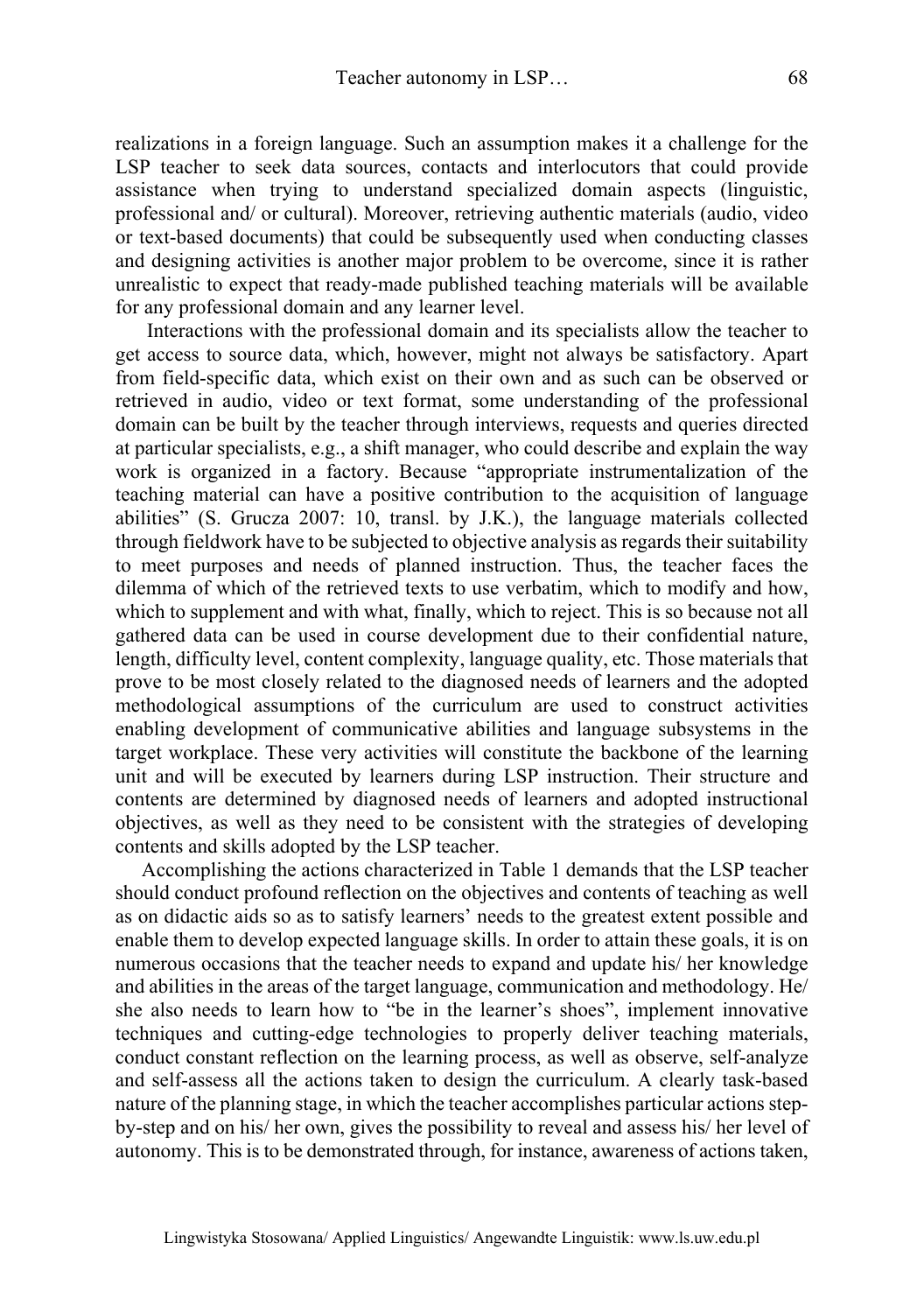| Analyzing the<br>rationale for an<br>LSP course                                                                                                                                                                                                                                                                                                     | Analyzing<br>learner needs                                                                                                                                                                                                                                                                                                                                                 | Retrieving<br>source data                                                                                                                                                                                                                                                                                                                                        | Analyzing<br>collected data                                                                                                                                                                                                                                                                                                                                                                         | Designing activities                                                                                                                                                                                                                                                                                                                                                                                                                                                  |
|-----------------------------------------------------------------------------------------------------------------------------------------------------------------------------------------------------------------------------------------------------------------------------------------------------------------------------------------------------|----------------------------------------------------------------------------------------------------------------------------------------------------------------------------------------------------------------------------------------------------------------------------------------------------------------------------------------------------------------------------|------------------------------------------------------------------------------------------------------------------------------------------------------------------------------------------------------------------------------------------------------------------------------------------------------------------------------------------------------------------|-----------------------------------------------------------------------------------------------------------------------------------------------------------------------------------------------------------------------------------------------------------------------------------------------------------------------------------------------------------------------------------------------------|-----------------------------------------------------------------------------------------------------------------------------------------------------------------------------------------------------------------------------------------------------------------------------------------------------------------------------------------------------------------------------------------------------------------------------------------------------------------------|
| - contacting a<br>sponsor and/ or<br>course<br>participants;<br>- coming up with<br>questions<br>concerning<br>requirements<br>towards the<br>course:<br>- designing a<br>questionnaire/<br>drawing up<br>questions to the<br>sponsor;<br>- analyzing<br>answers;<br>- identifying key<br>parameters in<br>relation to the<br>planned LSP<br>course | - selecting<br>communicative<br>situations:<br>- identifying<br>contents.<br>competences,<br>text genres and<br>discourse types;<br>- formulating<br>hypotheses<br>about the target<br>professional<br>domain:<br>- identifying<br>potential<br>professional<br>interactions:<br>- exploring<br>available data<br>sources:<br>- designing<br>needs analysis<br>instruments | - identifying the<br>target<br>professional<br>domain:<br>- contacting<br>specialists/<br>field<br>informants;<br>- retrieving data<br>on types of<br>discourse<br>characteristic<br>for the target<br>domain:<br>- getting<br>permission for<br>data recording<br>(audio, video);<br>- conducting<br>interviews,<br>making<br>recordings;<br>- retrieving texts | - assessing<br>retrieved data;<br>- selecting pieces<br>of data for<br>potential use in<br>the designed<br>course:<br>- adapting<br>collected data<br>with regards to<br>target learner<br>needs and profile;<br>- adapting<br>collected data<br>with regards to<br>LSP course<br>purposes;<br>- extracting and<br>selecting teaching<br>contents present<br>in data retrieved<br>through fieldwork | - selecting teaching<br>contents with regards<br>to intended activities<br>and techniques;<br>- linking activities to<br>the target<br>professional domain;<br>- drawing up<br>objectives of the<br>designed activities;<br>- deciding on the<br>form and structure of<br>activities:<br>- specifying task<br>instructions;<br>- deciding upon the<br>order and<br>progression of<br>activities;<br>- coming up with<br>assessment criteria<br>of designed activities |
|                                                                                                                                                                                                                                                                                                                                                     |                                                                                                                                                                                                                                                                                                                                                                            |                                                                                                                                                                                                                                                                                                                                                                  |                                                                                                                                                                                                                                                                                                                                                                                                     |                                                                                                                                                                                                                                                                                                                                                                                                                                                                       |

independence while planning or setting goals, conducting self-reflection, exercising responsibility for the level of their own knowledge and accomplishing planned actions.

*Table 1. Stages of LSP course programming and corresponding teacher actions* 

#### **2. From learner autonomy to teacher autonomy**

Ever since the beginning of the 1980s autonomy has been given a considerable amount of attention and has been defined in a variety of different ways. In the late 1980s it referred to learning situations (P. Benson 2001: 13), while since that time most working definitions have been based on the idea that autonomy is one of the features of a learner. The best-known definition of autonomy was suggested by Holec (1981) as "… the ability to take charge of one's own learning" (H. Holec 1981: 3). The term may also refer to: "situations in which learners study entirely on their own; a set of skills which can be learned and applied in self-directed learning; an inborn capacity which is suppressed by institutional education; the exercise of learners' responsibility for their own learning; the right of learners to determine the direction of their own learning" (P. Benson/ P. Voller 1997: 1–2). Another definition presents "an autonomous learner [as a person] who is totally responsible for all of the decisions concerned with his learning and the implementation of those decisions. ... There is no involvement of a teacher or an institution. And the learner is also independent of specially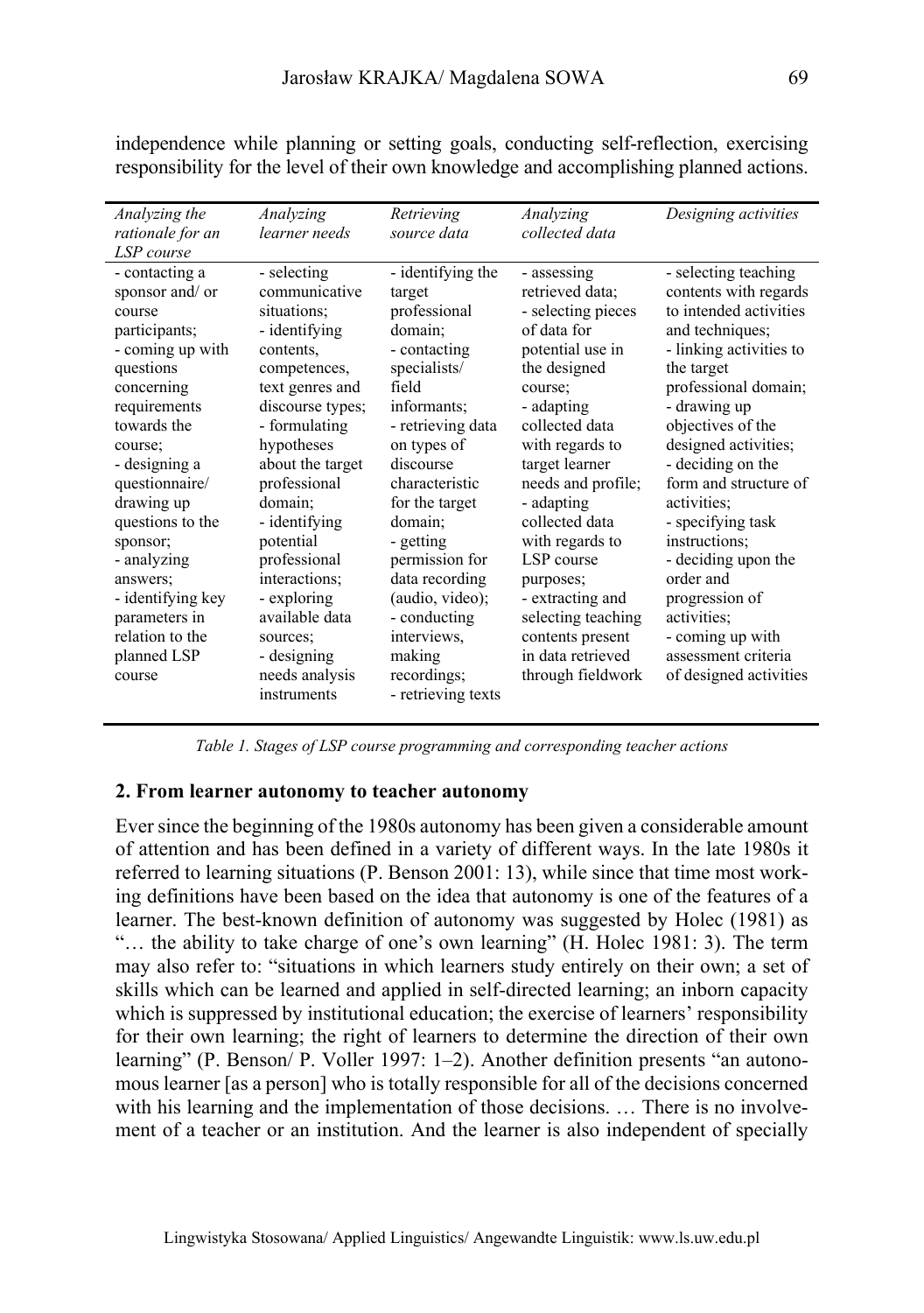prepared materials" (L. Dickinson 1987: 11). According to Little (2004), "learner autonomy requires the learner's full involvement in planning, monitoring and evaluating his or her learning" (D. Little 2004: 105). Finally, "an autonomous person [is] one who has an independent capacity to make and carry out the choices which govern his or her actions. This capacity depends on two main components: ability and willingness. Ability depends on possessing both knowledge about the alternatives from which choices have to be made and the necessary skills for carrying out whatever choices seem most appropriate. Willingness depends on having both the motivation and the confidence to take responsibility for the choices required" (W. Littlewood 1996: 428).

Various sets of characteristic features of autonomous learners have been proposed as follows:

[Autonomous learners:]

- 1) are able to identify what has been taught and the importance of learning it as well as they are concerned about what they are trying to  $do - so$ , they are aware of the teacher's objectives;
- 2) are able to formulate their own learning objectives, not necessarily in competition with the teacher;
- 3) can and do select and implement appropriate learning strategies often consciously, and can monitor their own use of learning strategies;
- 4) are able to identify strategies that are not working for them, that are not appropriate, and use others;
- 5) conduct self-assessment, [that is] they monitor their own learning (L. Dickinson 1993: 330– 331).

[Autonomous learners:]

- 1) see their relationship to what is to be learned, to how they will learn and to the resources available as one in which they are in charge or in control of;
- 2) are in an authentic relationship to the language they are learning and have a genuine desire to learn that particular language;
- 3) have a robust sense of self that is unlikely to be undermined by any actual or assumed negative assessments of themselves or their work;
- 4) are able to step back from what they are doing and reflect upon it in order to make decisions about what they next need to do and experience;
- 5) are alert to change and able to change in an adaptable, resourceful and opportunistic way;
- 6) have a capacity to learn that is independent of the educational processes in which they are engaged;
- 7) are able to make use of the environment they find themselves in strategically;
- 8) are able to negotiate between the strategic meeting of their own needs and responding to the needs and desires of other group members (M.P. Breen/ S.J. Mann 1997: 134–136).

[Autonomous learners:]

- 1) are methodical and disciplined;
- 2) are logical and analytical;
- 3) are reflective and self-aware;
- 4) demonstrate curiosity, openness and motivation;
- 5) are flexible;
- 6) are interdependent and interpersonally competent;
- 7) are persistent and responsible;
- 8) are venturesome and creative;
- 9) show confidence and have a positive self-concept;
- 10) are independent and self-sufficient;
- 11) have developed information seeking and retrieval skills;
- 12) have knowledge about and skill at learning processes;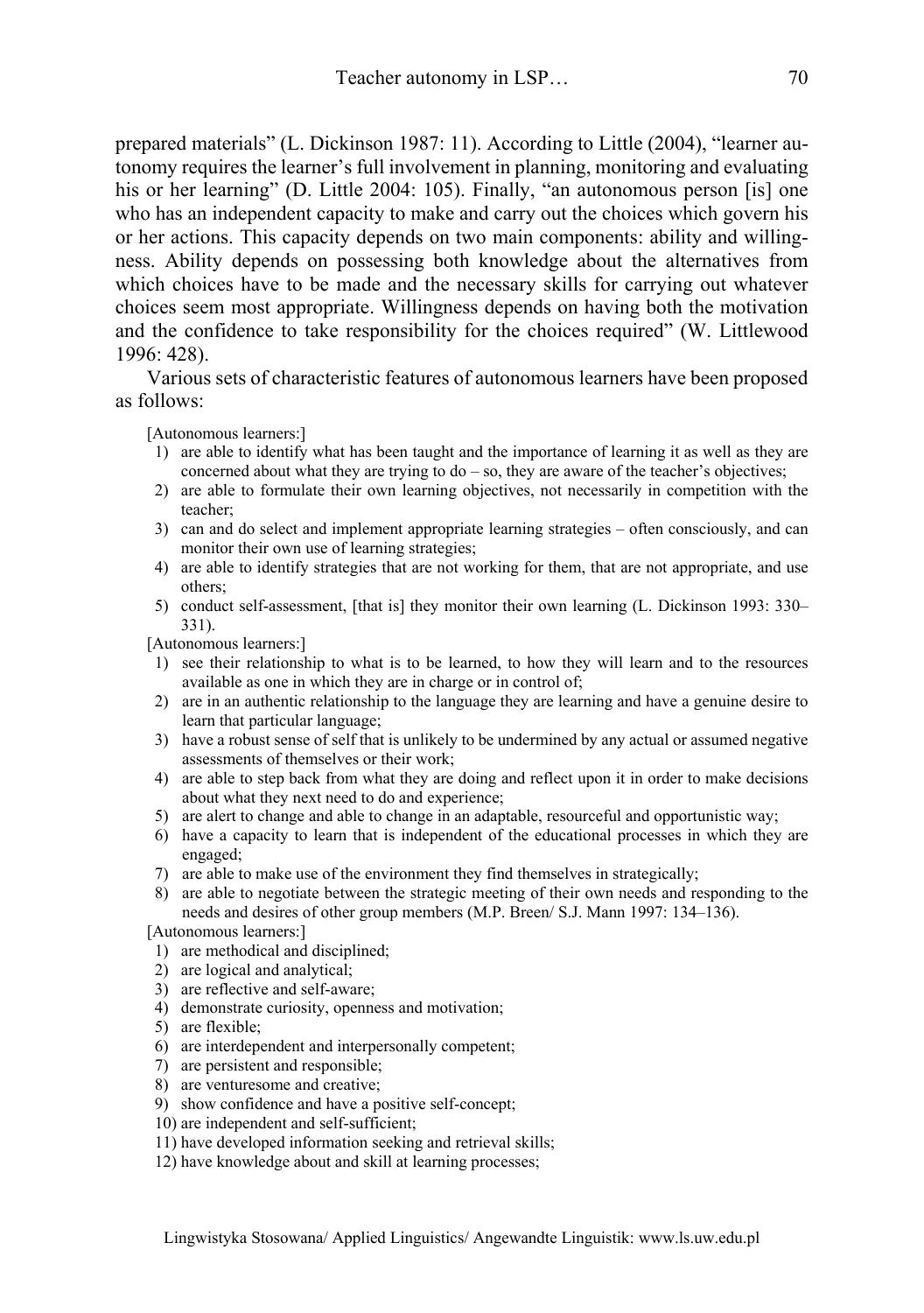### 13) develop and use criteria for evaluating (P.C. Candy 1991: 459–466).

It is not enough to try to define the concept of autonomy, since doubts need to be resolved as to which elements of autonomy are those of the greatest significance. The discussion on the topic has led researchers to agree that autonomy may not only have different degrees (D. Nunan 1997: 192), but also forms which may vary in terms of learners' age, learning progress or perceptions towards learning (D. Little 1991). As regards levels of autonomy, there have been different models established. One of them suggests that autonomy comprises five levels of implementation, "some of [which] are more readily incorporated into teaching materials than others" (D. Nunan 1997: 194). The levels are as follows: awareness, involvement, intervention, creation and transcendence; see Table 2 below.

| Level | Learner action | Content                                                                                                                  | Process                                                                                                                                 |
|-------|----------------|--------------------------------------------------------------------------------------------------------------------------|-----------------------------------------------------------------------------------------------------------------------------------------|
|       | Awareness      | Learners are made aware of the<br>pedagogical goals and content of<br>the materials they are using.                      | Learners identify strategy implica-<br>tions of pedagogical tasks and<br>identify their own preferred learn-<br>ing styles/ strategies. |
|       | Involvement    | Learners are involved in selecting<br>their own goals from a range of al-<br>ternatives on offer.                        | Learners make choices among a<br>range of options.                                                                                      |
| 3     | Intervention   | Learners are involved in modifying<br>and adapting the goals and content<br>of the learning programme.                   | Learners modify/ adapt tasks.                                                                                                           |
|       | Creation       | Learners create their own goals and<br>objectives.                                                                       | Learners create their own tasks.                                                                                                        |
| 5     | Transcendence  | Learners go beyond the classroom<br>and make links between the content<br>of classroom learning and the world<br>beyond. | Learners become teachers and re-<br>searchers.                                                                                          |

*Table 2. Levels of implementation of autonomy (D. Nunan 1997: 195)*

Obviously, if we try to view LSP teachers as learners first, acquiring their second language to the extent enabling them to teach it to others, and teachers next, grasping pedagogical and didactic skills, the concept of levels of autonomy proves to be highly relevant. In fact, more sophisticated levels of autonomy (Intervention, Creation and Transcendence) are the ones in which teacher learners become transformed into student teachers, exercising teacher autonomy transferred from their own learning experiences.

## **3. Task-based approach in the process of developing learner autonomy**

In the didactic framework the teacher makes his/ her impact on the learner with the use of resources and methods that pertain to particular language material (texts) and that are supposed to develop learners' language skills within the specialized domain. Such an assumption leads to a claim that the didactic framework is characterized by close interactivity of teacher and learner actions: learner actions are a result of previously programmed actions of the teacher, while the actions accomplished by the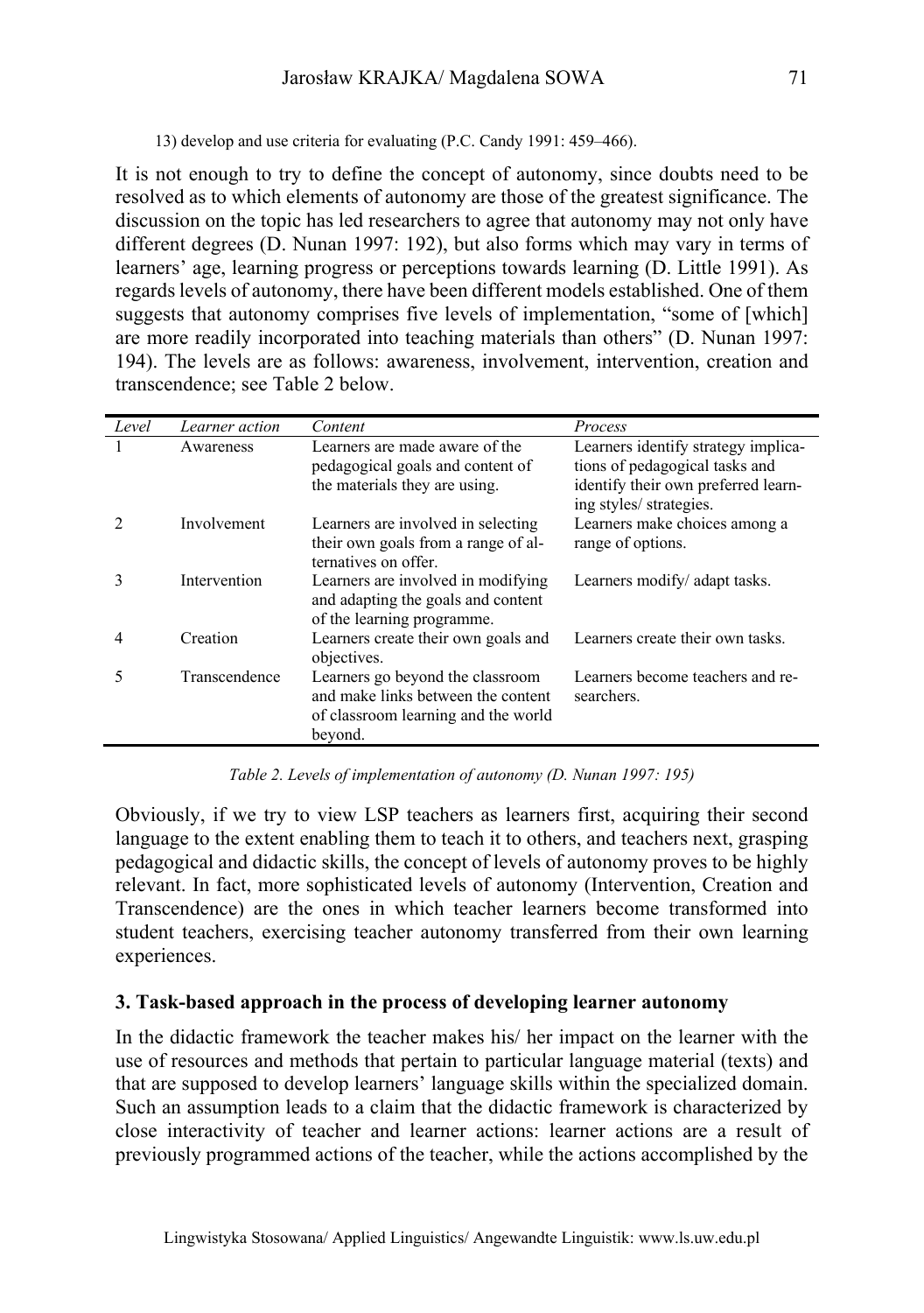learner give the teacher necessary data on the extent to which knowledge and skills have been acquired. Moreover, there is also interaction between the LSP learner and the language material introduced in the process. The kinds or modes of this interaction are obviously conditioned by the teaching techniques and resources programmed for teacher use, however, they are also based on the learner's level of autonomy. As it is pointed out by numerous researchers, learner autonomy is, in fact, the consequence of teacher autonomy: "an autonomous learner can fully succeed (…) only when taught by an autonomous teacher" (M. Wysocka 2003: 38, transl. by J.K.); "there will be no autonomous learner without an autonomous teacher (A. Michońska-Stadnik 2004: 18, transl. by J.K.); "a superlearner can only have a superteacher as a partner" (W. Wilczyńska 2004: 48). Reflective teaching, thus, can be viewed as a foundation for reflective learning, and an autonomous instructor becomes a role model for autonomous students (see M. Piotrowska-Skrzypek 2008: 248).

Learner actions in LSP glottodidactics have a strongly task-based orientation. This is caused, among others, by previously executed teacher actions as well as by the way he/ she analyses numerous communicative situations to isolate tasks and speech acts while specifying methodological assumptions, contents and course of LSP instruction. At the same time, these communicative situations, together with relevant tasks and speech acts, have become the basis for particular learner actions undertaken during the process of learning, which need to be compatible with previously diagnosed learner needs. A task becomes an important unit of analysis while identifying needs, moreover, it bears numerous benefits for course organization and learner autonomy development. First of all, it enables reflection on which aspects are (or should be) the target of instruction, while enabling the learner to assess his/ her own competence (or its lack) in terms of what the learner already knows as well as what needs to be learnt. Secondly, since each task exists in a rich situational context, the LSP learner has to seek possible and optimal ways of acting individually and/ or in groups, which encourages him/ her to creatively and consciously look for individual learning strategies and solutions while assessing the benefits and drawbacks of their application at the same time. Finally, through executing tasks, learners become aware of the necessity to be active participants in the workplace interactions through the target language. This builds understanding of the role and significance of a foreign language in professional interactions, since it is always a means to accomplish a particular purpose rather than an end in itself.

The popularity of tasks in LSP instruction is also caused by a widespread assumption that the best way of learning is through performing tasks. Additionally, the task-based learning philosophy reflects previously adopted learning objectives and contents, which enable the acquisition of language skills in the specialized domain that are essential to undertake particular professional actions. Thus, it is typical for LSP methodology to adopt semi-authentic tasks as the starting point for language teaching, which take the form of projects, case studies or simulations in the classroom. Apart from these, activities oriented at the development of lexis, grammar, phonology or communication, well-established in general language instruction, also find their application in a Languages for Specific Purposes classroom. However, what gives the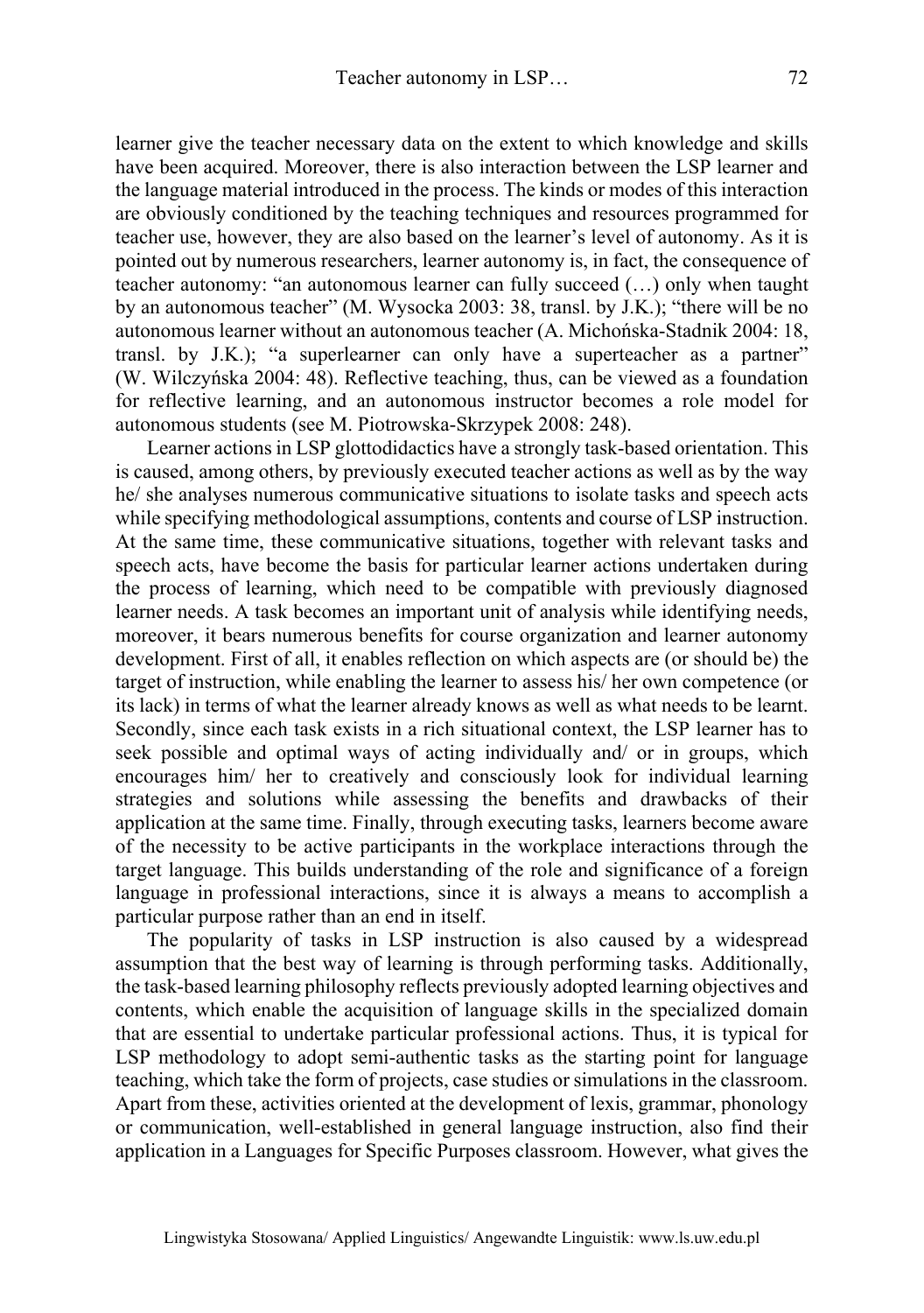latter a different dimension is their task-oriented nature when applied in LSP. Even when the activities are focused on language subsystems, the ones related to LSP are always framed in the context of analyzed language functions, text genres, discourse types, to enable accomplishment of particular profession-oriented objectives. Apart from acquiring language means, LSP learners should be given a chance to get real language practice in communicative actions simulating the ones performed in the actual workplace.

The task-based nature of the LSP learning process and the application of activating forms of work allow the teacher to maximize learner engagement in and contribution to the course of learning. While the LSP teacher is most active during the stage of programming instruction, he/ she moves more to the background in favor of greater inter/activity of learners during the very course implementation. Limiting his/ her presence to the required minimum means shifting the focus of action from the teacher onto learners, opening as great a range of occasions for unconstrained and authentic information exchange as possible and differentiating modes of work (group and individual) to increase learner autonomy.

While foreign language methodology so far adopted fairly traditional formats of on-site intensive and extensive courses with the presence of the teacher, the development of new Information and Communication Technologies has changed the way LSP instruction can be organized and administered. New ways of teaching allow much greater flexibility in terms of selecting contents, time and place of learning, which results in the traditional shape of face-to-face instruction occupying only a part of the course, with its substantial part implemented at a distance.

While the increased role of multimedia has changed the material organization of the course, no significant changes have been noticed in the way that the roles of the participants of the didactic framework are viewed, in the sense that it is still the teacher who exercises impact on the learner. Even though LSP instruction can be mediated by innovative means and techniques, in different dimensions of time and place, it still leads towards the same goal of developing learner's language skills within the specialized domain. The focus is shifted from contents transmission onto creating an environment conducive to gathering knowledge and skills in a collaborative manner. In this way, learner's autonomous learning gets a new dimension, which calls for its inclusion in the programmed education. While still retaining its task-based nature, learning techniques become more and more conducive to self-study, either in dedicated learning centres or housed on e-learning platforms.

### **4. Technology in LSP education**

Much of the research into the use of technology in LSP instruction has been devoted to Data-Driven Learning and corpus-based learning (e.g., Ch.-F. Chang/ Ch.-H. Kuo 2011; C. Tribble/ U. Wingate 2013). For instance, specialized corpora were used as a source of information on genres and as a tool for LSP materials development (J. Hüttner et al. 2009); discourse analysis was a basis for materials development by student teachers (P. Sullivan/ H. Girginer 2002). In the area of learner authoring, corpus self-compilation was reported as highly beneficial in increasing learner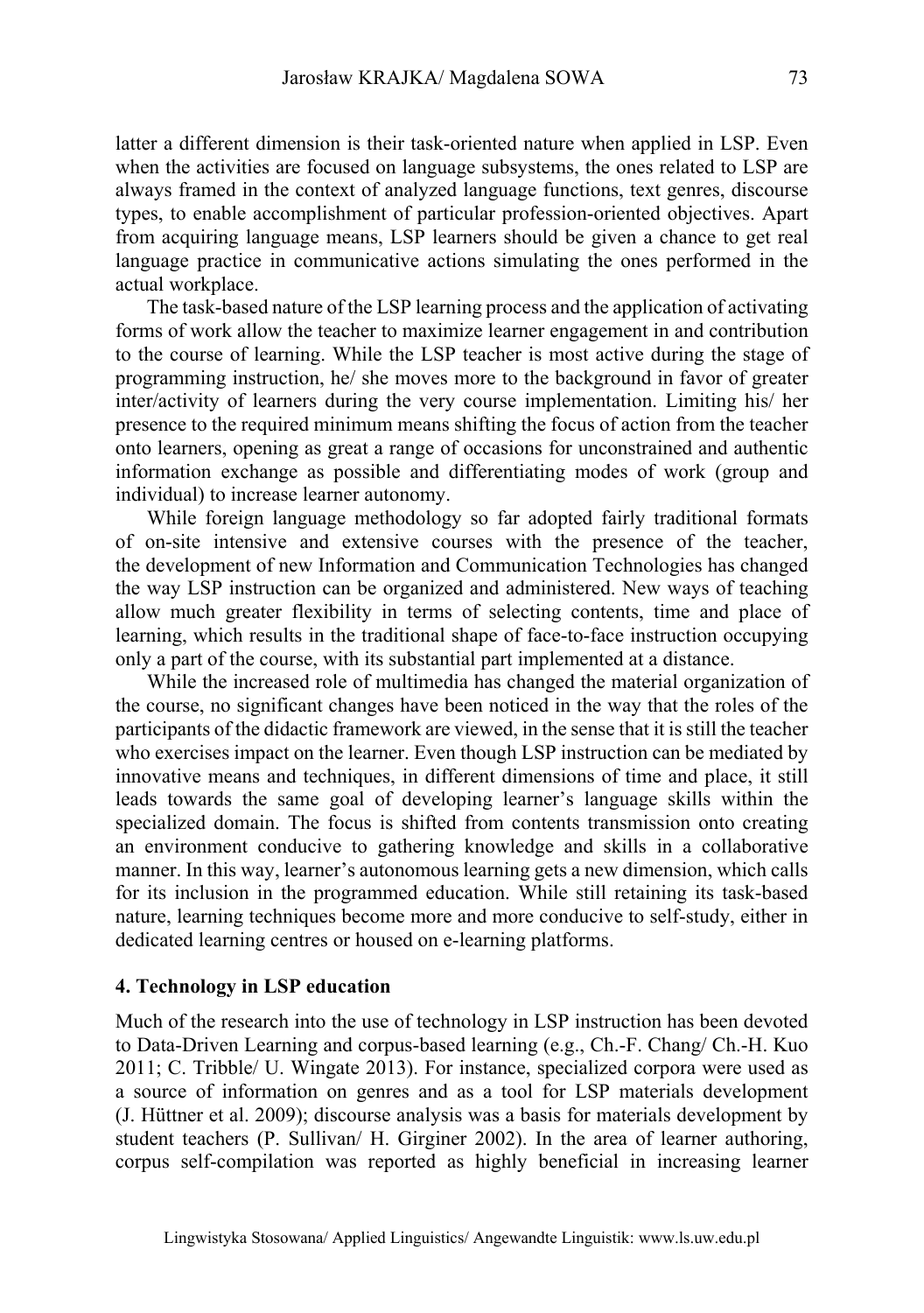Language Awareness (M. Charles 2014; D. Lee/ J. Swales 2006). Positive learner evaluations called for the use of multimedia due to its perceived learning effects, as a means of self-study, in general instruction (e.g., P. Brett 2000) as well as in online ESP learning (M. Fan/ X. Xunfeng 2002).

However, given current focus on learner autonomy and unlimited access to free online authoring tools, involving student teachers in creating digital materials seems to be a viable solution for a contemporary LSP classroom. Kramsch et al. (2000) underline that engaging students in the process of creating learning materials is beneficial for motivation and attitude towards the learning process and the subject matter. Nikolova (2002) emphasizes the fact that being involved in the selection of content teaches student teachers the skills of reflecting and prioritizing, which leads to improvement of the learning process on the metacognitive level. According to Amiri (2000), language teachers should be trained not merely as consumers but as both consumers and producers of computer-based materials.

However, the process of innovation adoption, be it in the technological, organizational or content-related spheres, is not easy and simple, in fact, quite extensive research on innovation adoption (E.M. Rogers 1983, 1995, 2003; N. Markee 1997; L. Sherry/ F. Tavalin/ D. Gibson 2000; M.C. Pennington 1995, 2004) indicates that only a small number of trainees actually grasp the introduced aspects and incorporates them straight away into their teaching repertoire. On the contrary, as indicated by Hampel and Stickler (2005), before teachers introduce authoring into their inventory of techniques, and before they develop their own teaching style based on technological or some other kind of innovation, quite a few stages of development need to be overcome, a considerable amount of time might pass, and not all teachers might get to the top levels of the teacher skills pyramid (Figure 1).



*Figure 1. Teacher skills pyramid (R. Hampel/ U. Stickler 2005).*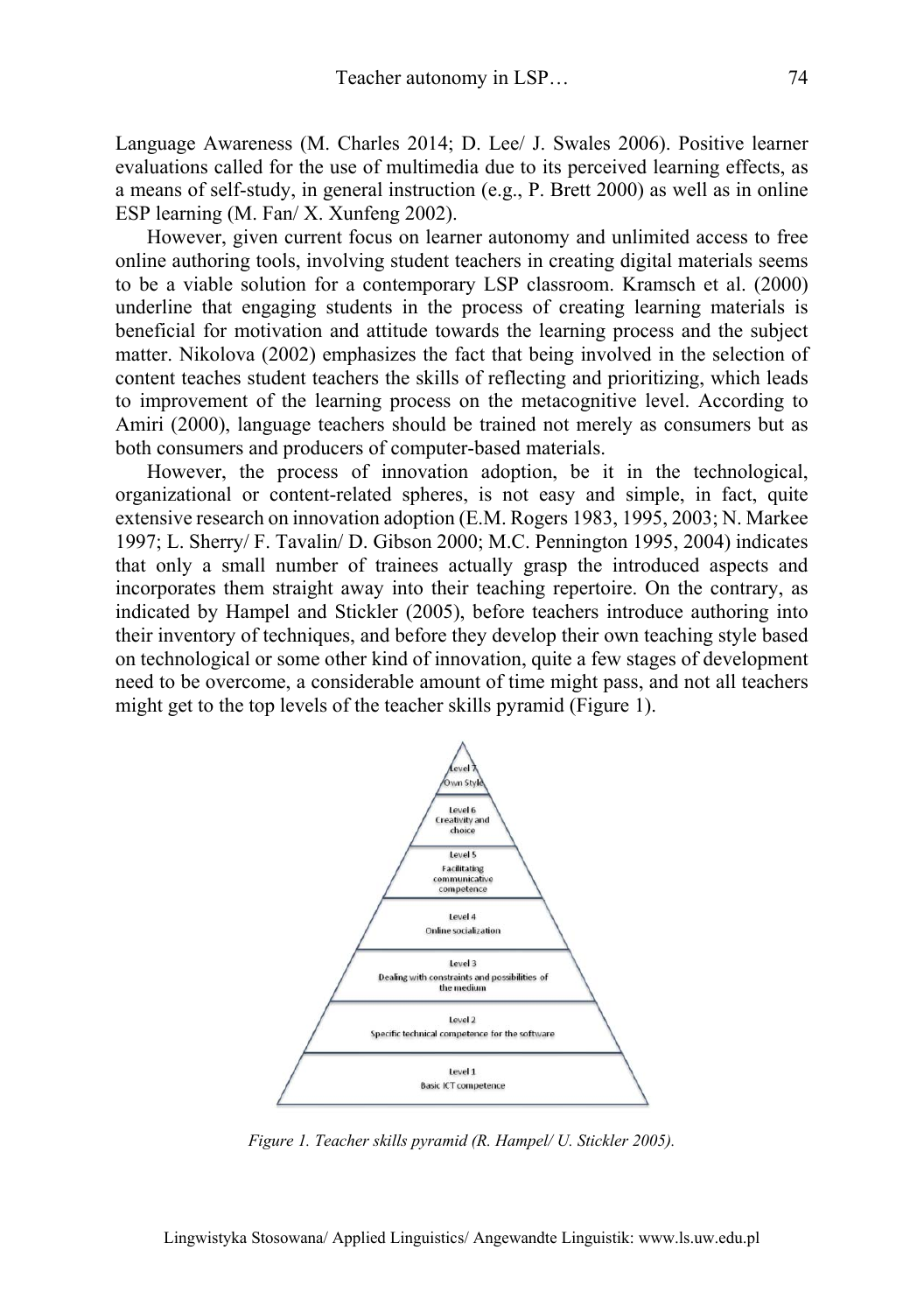In order to create a technology-mediated ESP course which would bring desired effects in terms of development of students' language proficiency, the teacher needs to grasp and display particular skills. Hampel and Stickler (2005) identify seven key competencies of online tutors which are presented in the pyramid in Figure 1. The three levels at the bottom of the pyramid encompass skills referring to basic competencies in dealing with hardware and software, without which the design of an e-learning tool is barely possible. 'Online socialization' means the ability to build social communities necessary to overcome the feeling of isolation which often accompanies e-learning (R. Hampel/ U. Stickler 2005). The fifth level is closely related to the previous one, as creating a successful virtual environment is dependent on the sense of community which would then facilitate distance communication and eliminate communication barriers (R. Hampel/ U. Stickler 2005). Creativity and choice mean that the online tutor is supposed to choose out of a variety of available sources high-quality materials which would suit the needs of his/ her students (R. Hampel/ U. Stickler 2005). The last level concerns the development of the tutor's own teaching style in the online environment (R. Hampel/ U. Stickler 2005). As taking novice LSP instructors through those levels to the top of the pyramid is a challenge of teacher development programs worldwide, it is the problem that is going to be addressed in the study below.

### **5. Developing autonomous LSP teachers – two case studies**

#### **5.1. English for Specific Purposes – digital materials authoring**

The implementation of LSP teacher training courses into the modern philology curriculum is not easy due to strict limitations of the teacher qualifications scheme as specified in regulations of the Ministry of National Education. One opportunity, however, is to devote a part of teacher training for the  $3<sup>rd</sup>$  and  $4<sup>th</sup>$  educational cycle ("*Metodyka nauczania j. angielskiego na III i IV etapie edukacyjnym*") to teaching LSP, with a 30-hour conversation class integrating the components of teaching adults, LSP and digital authoring in a single course. Graduate students of Applied Linguistics of Maria Curie-Skłodowska University in Lublin, well-skilled in computers and acquainted with the elements of Computer-Assisted Language Learning thanks to previous classes, take the teacher training as the elective (additional) specialization. The students are aware of the chance to gain teaching qualifications in two languages upon the completion of the M.A. study cycle, which is an opportunity difficult to arrange out of university, and they welcome the idea of gaining ESP teacher expertise.

Throughout the period of one semester, the students are guided through the process of ESP digital materials development as follows:

- 1. choosing a specialism, finding informants;
- 2. conducting a needs analysis, generalizing results, presenting findings to the class;
- 3. drawing up a needs-based syllabus;
- 4. finding coursebooks, evaluating materials in reference to diagnosed needs;
- 5. receiving basic training in Moodle authoring: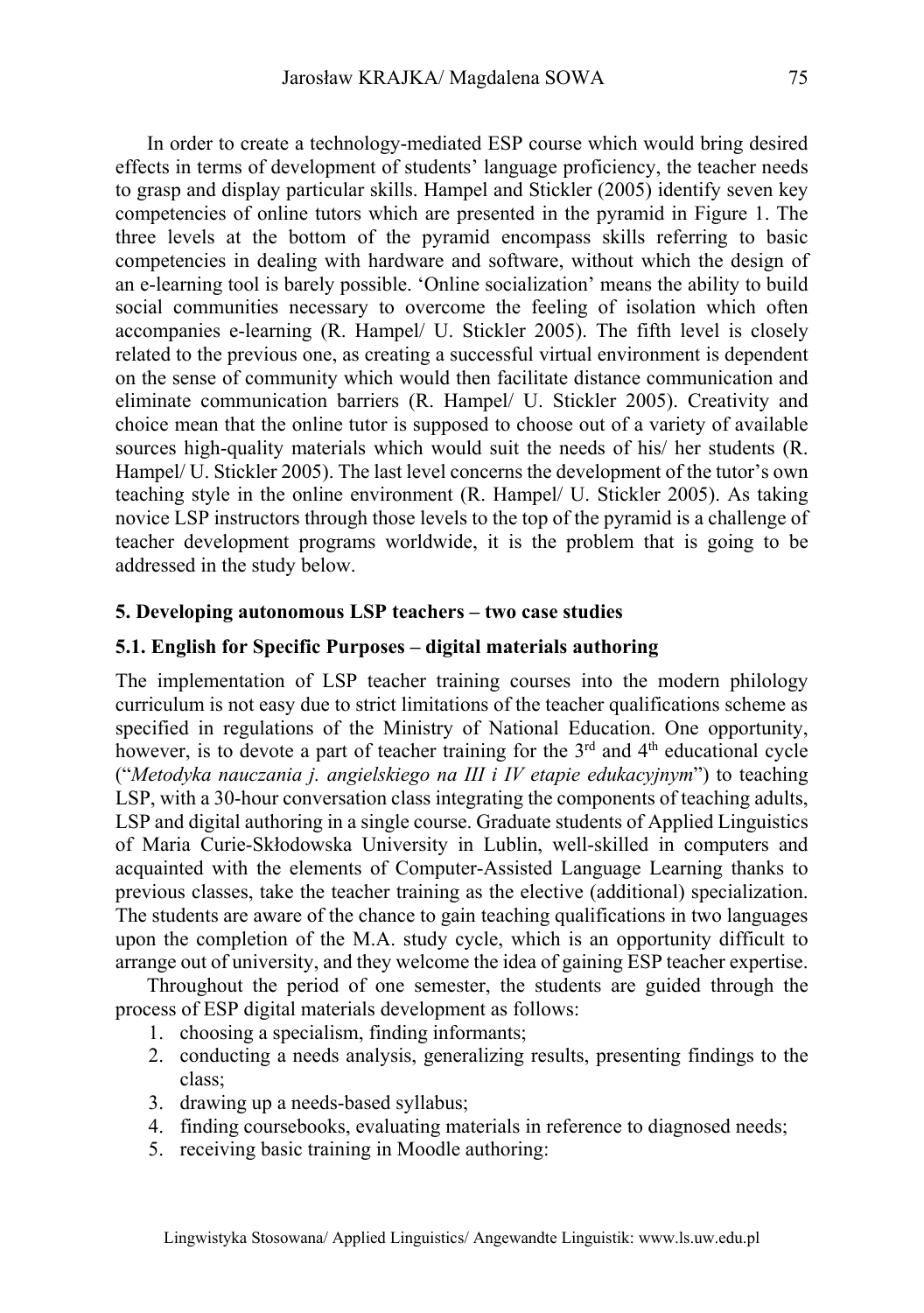- adding resources:
- creating collaborative activities and quizzes:
- managing the course, adding students, giving feedback;
- 6. receiving basic training in external CALL applications:
	- quizzing tools: Kahoot, Memrise, LearningApps, Socrative, ESLvideo, Quizlet, BrainPOP, Voki;
	- audio authoring, video authoring, captioning tools;
- 7. authoring the course, conducting peer evaluation, giving in-class presentations.

In order to accomplish the abovementioned procedure, the class is divided into 2– 3 person groups free to choose their own specialism to research. Essential stages of the LSP training course are conducting a needs analysis with selected informants, investigating wants, needs and necessities, gaining access to relevant subject-domain documents to be able to design the e-learning course, then developing e-learning materials and putting them to test with the domain specialists. Thus, the innovative nature of the program has three important characteristic features:

- 1. integration of diverse areas and competences: methodology of languages for specific purposes, materials evaluation and development, digital authoring, e-learning;
- 2. conducting action research and fieldwork: needs analysis, target language situation analysis, conducting interviews, questionnaires and product analyses; data collation and presentation;
- 3. making provisions for learner autonomy in a teacher development course: instructor's focus on learning processes and efficiency of learning; syllabus negotiated with Student Teachers (STs); setting individual timelines, selecting own specialisms and finding informants, allowing STs to make choices of digital tools, involving STs in establishing criteria for peer evaluation; conducting peer-feedback on courses developed by STs.

As indicated by the post-experience interviews, students generally perceive they have improved their digital competence, mainly in terms of finding and evaluating materials and digitizing them as Moodle activities. They are less apprehensive about Moodle as the teaching environment than at the beginning and greatly appreciate being acquainted with different online tools (Kahoot, LearningApps, Memrise or Socrative). Even though these cutting-edge technologies do inspire students to create ESP materials, eventually well-established HotPotatoes and LearningApps are chosen as "safe" technologies fully harnessed by student teachers.

As regards ESP teacher skills, participants evaluate their needs analysis abilities relatively highly, claiming that preparing tools, finding informants and conducting needs assessment have not caused them major problems. This might be caused by choosing personal connections for ESP informants, as well as a small scope of needs analysis limited to 2–3 informants. As such, Student Teachers have to be made aware of subjectivity and bias involved in such participant selection procedures. Much greater challenge proves to be materials selection and authoring – it becomes clear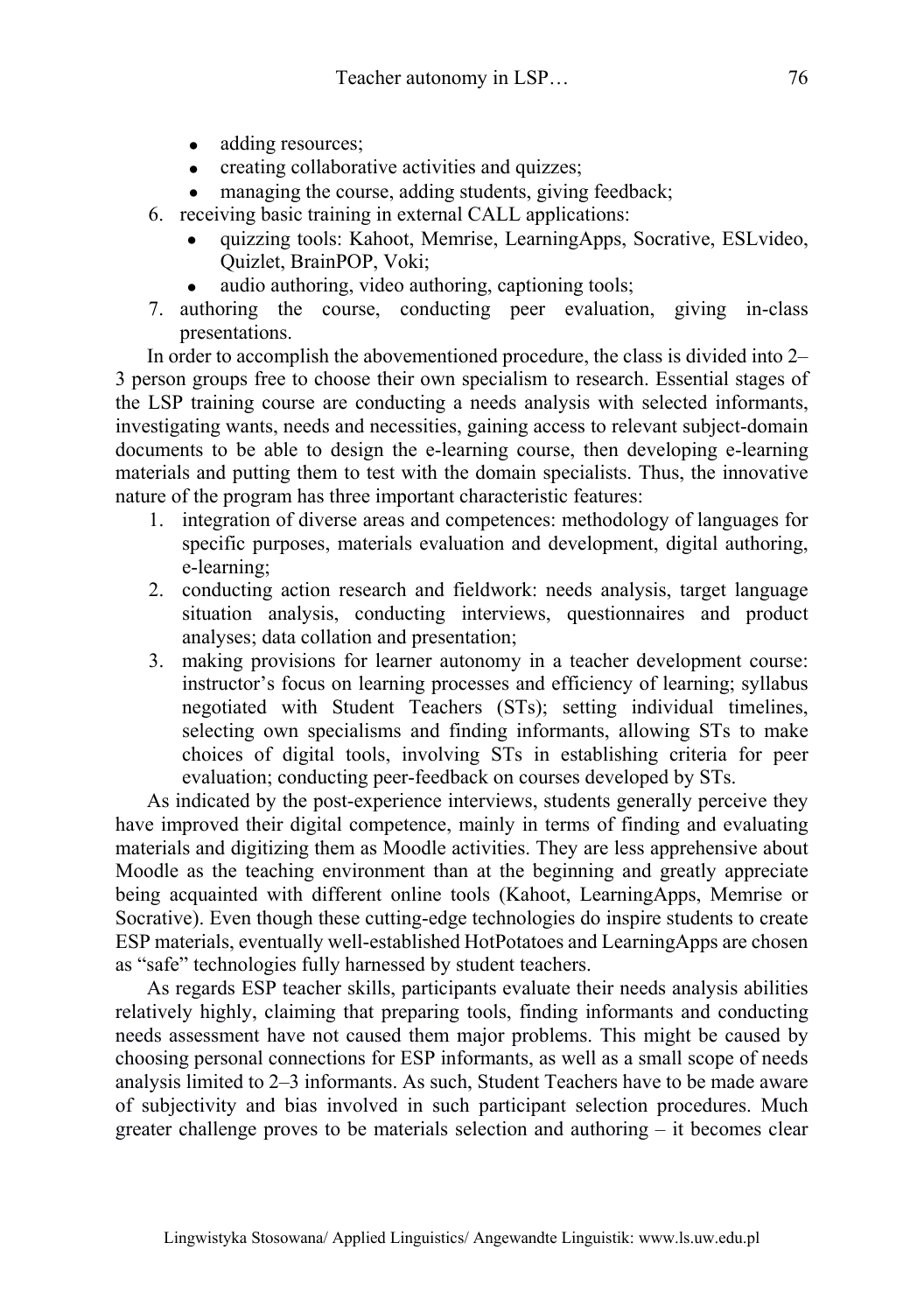how pre-experienced student teachers, new to a given specialism, find it hard to estimate the significance of materials for the discipline.<br>
<sub>Checking in</sub>



#### Making a hotel reservation

Susan Greenberg calls City Center Hotel to make a reservation. Watch the video making a hotel reservation in English and do the quiz.

|  | Making a hotel reservation                           |
|--|------------------------------------------------------|
|  | Hotel reservation                                    |
|  | Language point - introducing yourself over the phone |
|  | Introducing yourself over the phone                  |
|  | Asking someone to wait on the phone                  |
|  | Asking someone to wait on the phone                  |
|  | Key vocabulary                                       |

Dealing with requests and complaints

Read an article about the weirdest requests and complaints. Think how would you react and deal with such problems.



*Figure 2. Selected topics from the "English for hotel receptionists" e-learning course developed by MCSU students.*

The participants generally indicate that the "Digital materials authoring in ESP teacher development" course has a significant effect on their teaching competence, both in the area of Moodle authoring and teaching LSP to adults. They become more aware of the necessity of individualizing instruction to fit diagnosed learners' needs, realize how multi-faceted English language teaching could be, notice significant differences between teaching children/ adolescents and adults as well as between teaching General English and English for Specific Purposes.

Since one of the major assumptions of the course is to implement autonomy in teacher training, peer evaluation of student-made products is an important part of the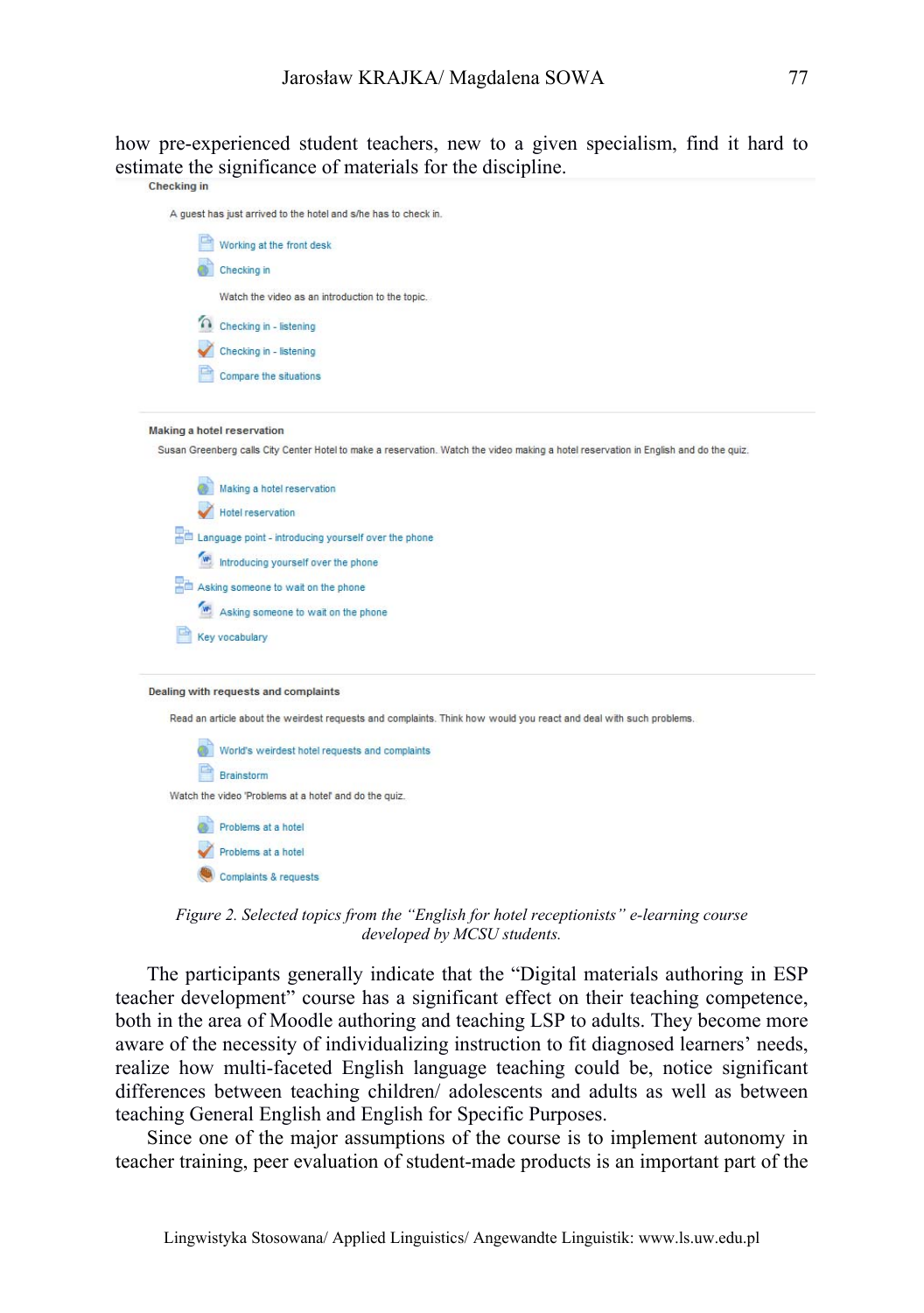process. In particular, developing assessment criteria, applying them objectively, encouraging STs to justify their answers, are all essential procedures building greater awareness of students as course designers and digital materials developers. For many students, course authoring proves to be more time-consuming than expected, especially that they find it difficult to manage time on their own without strict supervision of the instructor. The areas for improvement noticed by them in their peers' products are usually located within the area of imperfect structure of online courses – navigation, internal structure of topics and consistency across and within topics; sometimes chaotic progression, weak openings and closings or inadequate guidance within task instructions. Also learner support mechanisms, such as missing objectives for particular topics, a better developed help forum/ FAQ section or evaluation rubrics were found missing or insufficient in many student-made products, together with varying quality of materials, differing difficulty level within the same topic or certain methodological faults. Since peer evaluation proves to be difficult and time-consuming, in the future reiterations of the course evaluation of technical and methodological aspects of online language instruction needs to be practiced more extensively.



*Figure 3. Four topics from the "English for sailors" e-learning course developed by Applied Linguistics MCSU students.*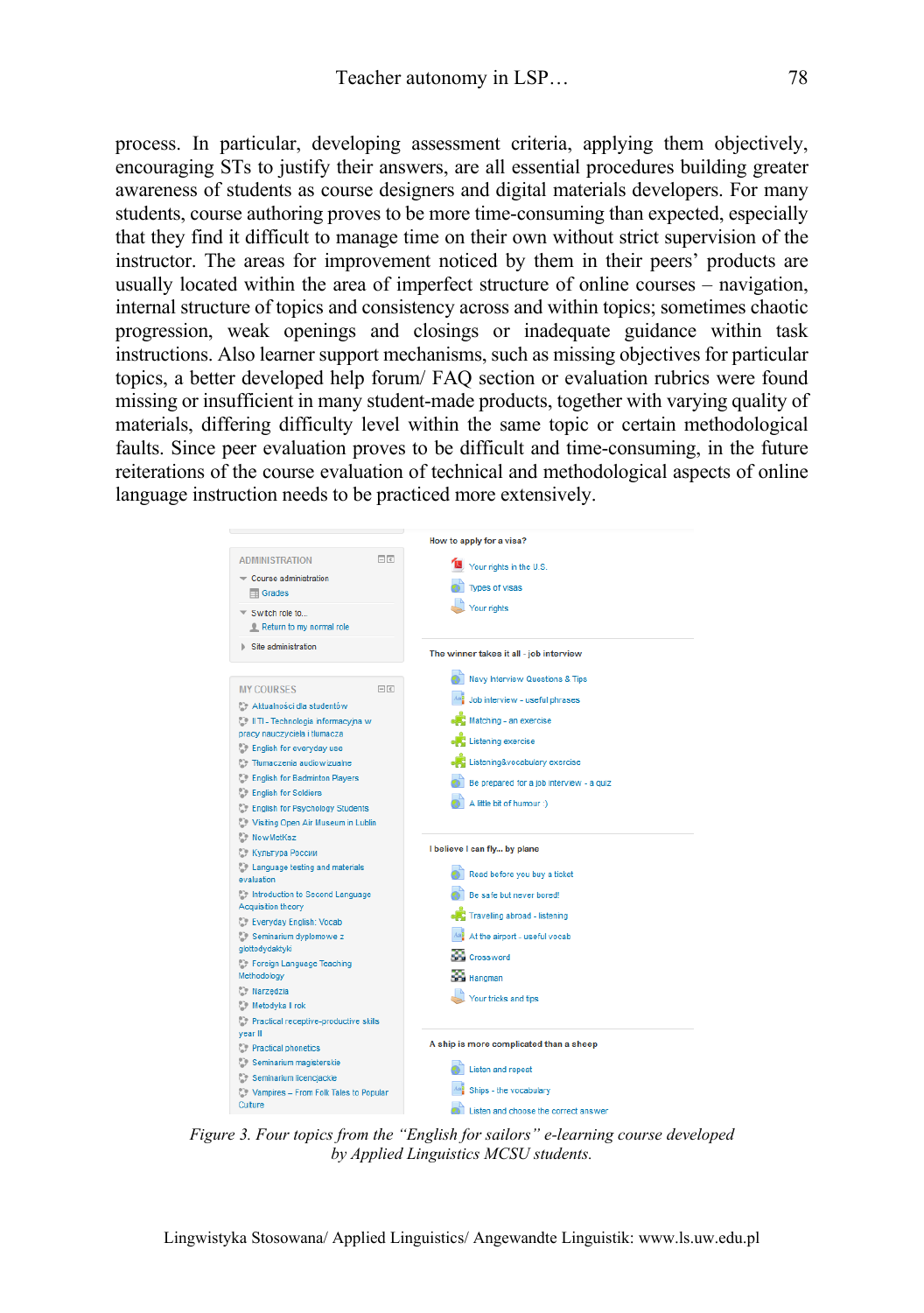### **5.2. French for Specific Purposes in teacher training – course planning and curriculum development**

French as a foreign language teacher module, offered to post-graduate students of Romance philology of John Paul II Catholic University of Lublin, has been supplemented since the academic year 2012/2013 with the "Teaching French for Specific Purposes" course as an integral part of the teacher development process. At present, a 30-hour conversation course takes place in the third semester of the postgraduate study program. The time available enables the lecturer to make a brief overview of selected theoretical aspects of LSP instruction as well as allows student teachers to put the theory into practice within such topics as analyzing needs, defining objectives, selecting teaching contents, analyzing professional discourse, creating activities. In the course of studies trainees face the sample tasks typically undertaken by a teacher before actual commencement of LSP instruction as described in Section 1.

During the process of designing a curriculum for teaching French for Occupational Purposes, Student Teachers start with selecting a particular profession which they are going to design a course for. As indicated by the experiences of the recent years, in most cases, they tend to select those specialisms which they know from their own professional practice or the ones they are familiar with as clients or patients. Thus, personal experiences of life and work are a useful starting point for gathering didactic experiences necessary to plan instruction for a potential job. Student Teachers expand their knowledge within particular professions with authentic materials available as descriptions of professions and job positions published by French state institutions such as *Agence Nationale pour l'Emploi* (ANPE) or *Organisme National d'Information sur les Enseignements et les Professions* (ONISEP).

The description of a profession, a job position or a work-related domain enables the curriculum developer to specify the communicative situations and corresponding tasks executed with the use of a foreign language typical for a selected specialism. If we adopt the view that curricula developed by students are to be targeted at jobexperienced learners, the major focus needs to be placed on developing learners' language skills related to the specialized domain. This means emphasizing language actions (aiming at reception, production, interaction and mediation) which are indispensable to function appropriately in a given job position with foreign language use. Gathering data in this respect takes place mainly through analyzing texts and professional discourses as well as observing linguistic interactions in the workplace. Thanks to these methods, students collect authentic utterances which are framed in the appropriate context and which contain language expressions necessary for their actual accomplishment.

The target language material collected in this way is a foundation for students to set learning objectives situated in the sphere of professional communication and to familiarize themselves with language subsystems (e.g., vocabulary, grammar). Specifying teaching contents demands, on the one hand, estimating actual and intended proficiency level of potential learners, and, on the other, suiting these aspects of contents to the needs of course participants and the requirements of the target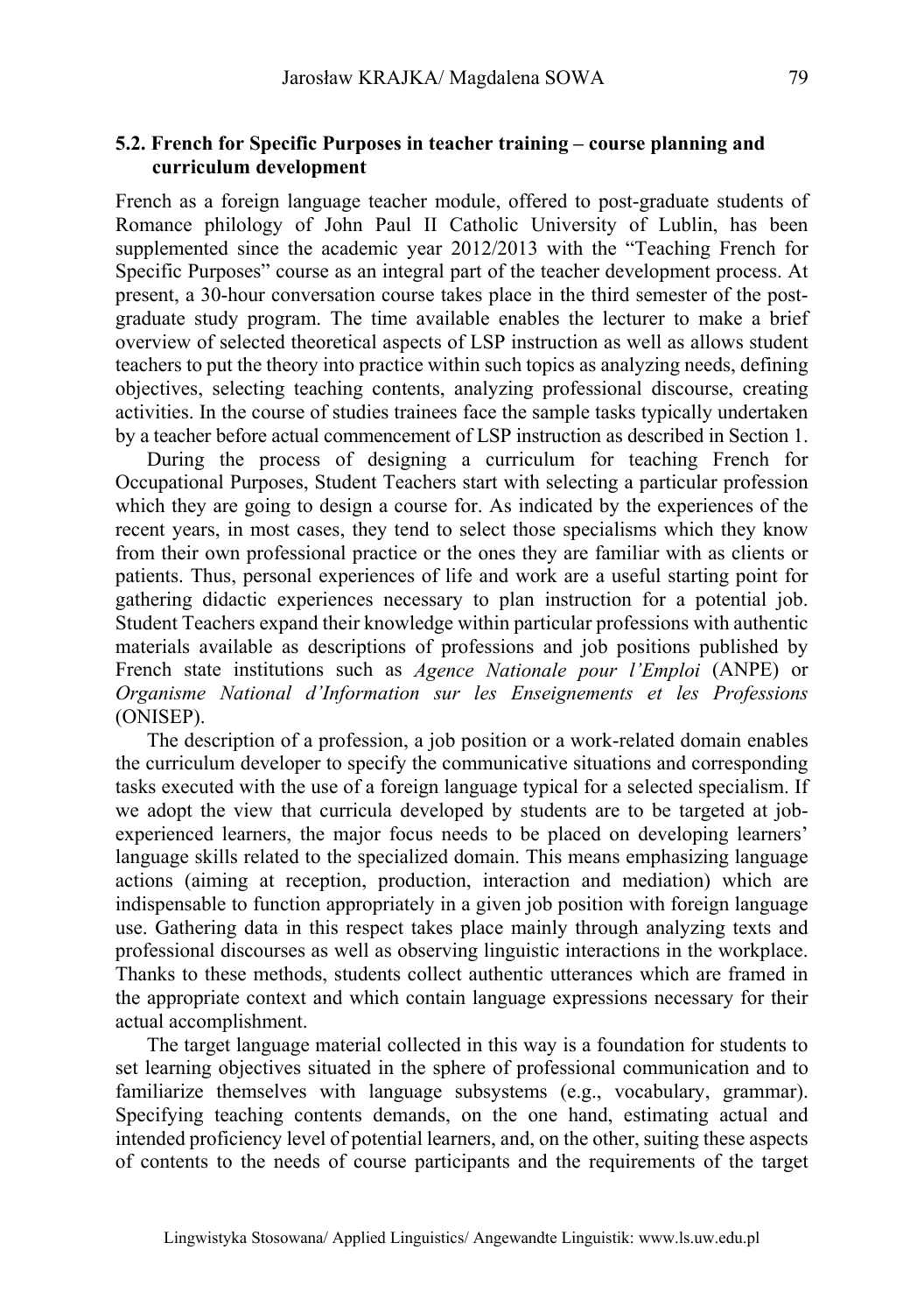professional domain. The specified teaching contents demand selection of didactic techniques and creating such activities that would ensure possibly greatest involvement of learners.

The actions accomplished by students within the scheme outlined above give them the possibility to determine the outline of a potential curriculum of a course of French for Occupational Purposes. The results of the course development process of Romance philology students at Catholic University of Lublin can be viewed below in reference to particular professional domains within a single communicative situation.

| Situation de<br>Tâches<br>Objectifs<br>Objectifs<br>professio<br>linguistiques<br>communicatifs<br>communica<br>S<br>nnelles<br>tion<br>et                                                                                                                                                                                                                                                                                                                                                                                                                                                                                                                                                                                                                                                                                                                                                                          | Actes de parole<br>Document                                                                                                                                                                                                                                                                                                                                                                                                                                                                                                                                                                                                                     |
|---------------------------------------------------------------------------------------------------------------------------------------------------------------------------------------------------------------------------------------------------------------------------------------------------------------------------------------------------------------------------------------------------------------------------------------------------------------------------------------------------------------------------------------------------------------------------------------------------------------------------------------------------------------------------------------------------------------------------------------------------------------------------------------------------------------------------------------------------------------------------------------------------------------------|-------------------------------------------------------------------------------------------------------------------------------------------------------------------------------------------------------------------------------------------------------------------------------------------------------------------------------------------------------------------------------------------------------------------------------------------------------------------------------------------------------------------------------------------------------------------------------------------------------------------------------------------------|
| professionnels<br>Accueillir<br>Fiche<br>Prendre<br>Savoir (se)<br>Lexique:<br>un client<br>-formules de<br>client<br>présenter<br>contact<br>Savoir saluer<br>Fiche<br>Prendre<br>politesse<br>Savoir accueillir<br>-vocabulaire<br>d'hôtel<br>en<br>relatif au<br>charge<br>Savoir proposer<br>confort de la<br>Prendre<br>les services<br>Savoir vérifier<br>chambre<br>congé<br>réservée<br>la réservation<br>-formules de<br>Savoir indiquer<br>le chemin vers<br>salutation<br>la chambre<br>Savoir souhaiter<br>Grammaire:<br>-numéraux<br>un bon séjour et<br>remercier<br>ordinaux et<br>Savoir informer,<br>cardinaux<br>questionner,<br>-interrogation<br>expliquer<br>$(est-ce\, que,$<br>inversion q<br>rappel)<br>-affirmation et<br>négation q<br>rappel<br>-prépositions et<br>adverbes de lieu<br>-pronoms<br>relatifs: qui,<br>que, où<br>-verbes:<br>remercier qqn<br>de qch,<br>souhaiter qch à | Bonjour Madame/<br>Monsieur. Bienvenu(e)<br>à l'hôtel Que puis-je<br>faire pour vous?<br>Vous avez réservé une<br>chambre supérieure<br>pour une personne,<br>oui?<br>Souhaitez-vous une<br>place de parking?<br>Souhaitez-vous être<br>réveillé(e) demain<br>matin?<br>Voulez-vous un petit<br>déjeuner demain<br>matin?<br>Est-ce que vous<br>connaissez l'hôtel ?<br>Voici votre carte et la<br>clé de votre chambre,<br>le numéro 104 qui se<br>situe au premier étage.<br>Je vous remercie de<br>votre confiance et vous<br>souhaite un agréable<br>séjour au sein de notre<br>établissement. Je reste<br>bien sûr à votre<br>disposition. |

*Table 3. An outline of a French language course for hotel receptionists (B1 level).*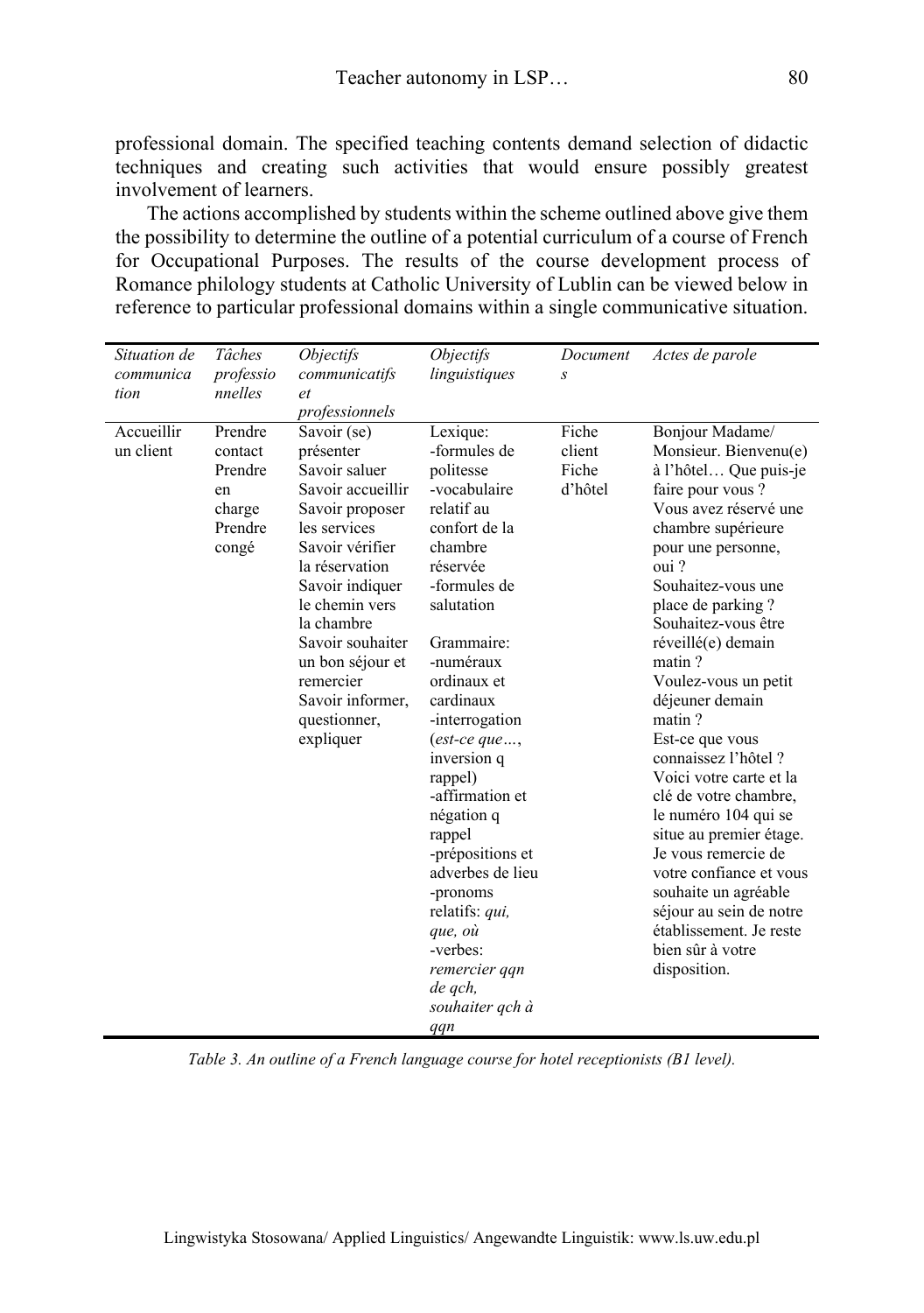| Situation  | Tâches       | Objectifs                | Objectifs             | Documents    | Actes de parole                       |
|------------|--------------|--------------------------|-----------------------|--------------|---------------------------------------|
| de         | profess-     | communica-               | linguistiques         |              |                                       |
| commu-     | sion-        | tifs et pro-             |                       |              |                                       |
| nication   | nelles       | fessionnels              |                       |              |                                       |
| Accueillir | Accueillir   | Savoir                   | Lexique:              | Magazines    | Asseyez-vous. /                       |
| le client  | le client et | accueillir               | - formules de         | féminins     | Vous pouvez vous                      |
| dans le    | l'installer  | Savoir                   | salutations           | Magazines    | asseoir ici.                          |
| salon      |              | identifier la            | - type de             | des          | Madame, nous                          |
|            | Identifier   | coiffure                 | cheveux (gras,        | profession-  | commençons par le                     |
|            | la coiffure  | attendue                 | secs, longs,          | nels de      | shampoing. Pouvez-                    |
|            | attendue     | Savoir                   | blonds, épais)        | la coiffure  | vous                                  |
|            | et           | conseiller le            | - type de             | Etiquettes   | maintenant vous                       |
|            | conseiller   | client                   | coiffure              | des produits | asseoir sur ce fauteui                |
|            | le client    | Savoir                   | (boucles, tresse,     | de beauté    | 1 devant le bac.                      |
|            |              | soigner, laver,          | chignon)              |              | L'eau est-elle trop                   |
|            | Réaliser     | rincer, sécher           | - prestation          |              | chaude ou trop                        |
|            | des          | les cheveux,             | (natter, couper,      |              | froide?                               |
|            | prestation   | faire une mise           | tondre,               |              | Je vois que vous                      |
|            | s de         | en forme,                | rafraichir,           |              | avez des pellicules,                  |
|            | coiffure     | teindre,                 | $crêper$ )            |              | voulez-vous                           |
|            |              | couper                   | - produits de         |              | un shampooing                         |
|            | Présenter    | Savoir                   | beauté (baume,        |              | spécial pour les faire                |
|            | au client    | présenter des            | shampooing,           |              | disparaître ?                         |
|            | sa coiffure  | prestations              | $d\acute{e}colorant)$ |              | Vous devriez utiliser                 |
|            | Prendre      | Savoir                   | - aménagement         |              | un soin spécial une                   |
|            |              | présenter la<br>coiffure | (fauteuil,            |              | fois par semaine.                     |
|            | congé        | Savoir                   | séchoir, miroir)      |              | Quel genre de coupe<br>désirez-vous ? |
|            |              | prendre congé            | Grammaire:            |              | Je propose de / Je                    |
|            |              |                          | - conditionnel        |              | peux vous proposer                    |
|            |              |                          | - futur proche        |              | une décoloration,                     |
|            |              |                          | - verbes :            |              | pour changer la                       |
|            |              |                          | pouvoir,              |              | couleur de vos                        |
|            |              |                          | vouloir, devoir       |              | cheveux. Voulez-                      |
|            |              |                          | - impératif           |              | vous devenir                          |
|            |              |                          | - questions           |              | blonde?                               |
|            |              |                          | - inversion           |              | C'est presque fini.                   |
|            |              |                          | - adjectifs           |              | Maintenant, je vais                   |
|            |              |                          | possessifs            |              | prendre mon séchoir                   |
|            |              |                          |                       |              | pour sécher vos                       |
|            |              |                          |                       |              | cheveux                               |
|            |              |                          |                       |              | C'est fini. Vous                      |
|            |              |                          |                       |              | pouvez vous                           |
|            |              |                          |                       |              | regarder dans le                      |
|            |              |                          |                       |              | miroir.                               |

*Table 4. An outline of a French language course for hairdressers (B1 level).* 

The examples of practical implementation of task-based training of teachers of French for Specific Purposes used at John Paul II Catholic University of Lublin are, obviously, not devoid of shortcomings and faults. Since their comprehensive discussion can be found elsewhere (Sowa 2016), they are not going to be elaborated on in greater detail here. The tangible outcomes created by Student Teachers as given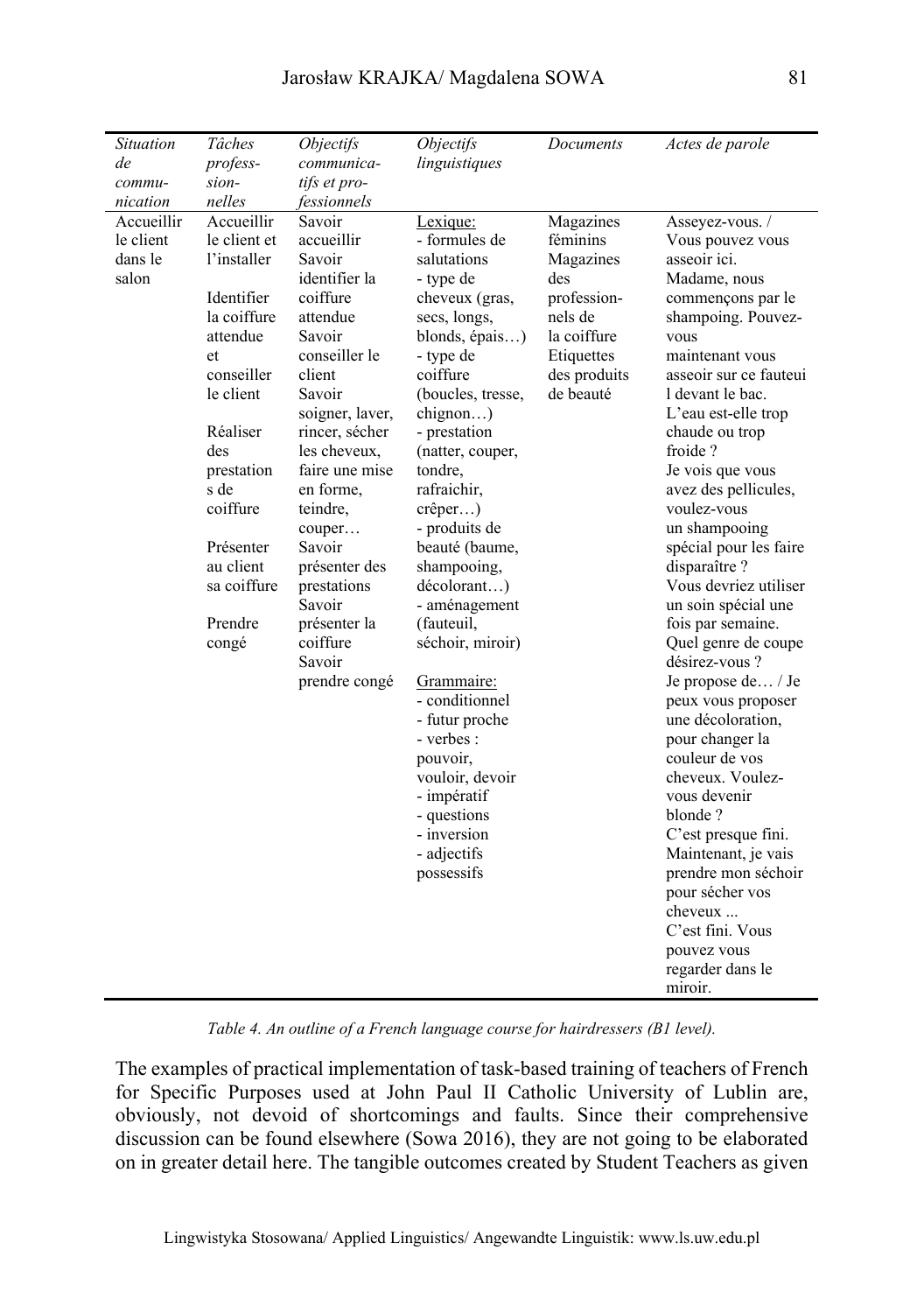above are important for our investigations of the concept of LSP teacher autonomy. Preparing at least an outline of an LSP curriculum requires that Student Teachers go beyond the patterns of lesson planning and materials development typical of general language instruction. The LSP teacher is usually not able to find ready-made teaching materials that would be relevant for the learners' profession, language level, instructional context, available time, etc. Programming instruction to refer to learners' professional needs is unavoidable, however, not always straightforward and welcomed by novice teachers. This is the reason why greater focus on LSP course development needs to be devoted during the teacher training process, to make sure that would-be teachers are better prepared for independent, creative and professional didactic effort.

In order to cover each of the aspects indicated in Table 3 and 4 Student Teachers need to gather a plethora of information, referring to other people (specialists, peers), mass media (the Internet, TV, the press) or printed publications (domain-specific literature). They face the necessity of seeking and identifying possibly useful sources of data, as well as evaluating their relevance in the process. These searches will be even more intensive if LSP Student Teachers make a proper self-evaluation of their own teaching competence to isolate lacks to be improved for successful accomplishment of the course development task. This demands readiness and eagerness to study and self-improve their competence, openness to new information and skills (of linguistic, professional or technical nature), as well as the ability to learn in every possible situation (e.g., through gaining experiences and cooperating with others). Each of the undertaken planning tasks demands thought, reflection, selfanalysis, self-assessment, creativity, balancing pros and cons, weak and strong sides of potential solutions. This means that the LSP teacher autonomy is a feature which needs time and proper conditions to be developed. Teacher training at the university level seems to be the most appropriate time to sensitize students to their professional independence, also through tackling important challenges connected with LSP course development.

### **Conclusion**

Authenticity, task-based nature and fieldwork are the three features that largely contribute to the development of teacher autonomy when applied in the teacher development process. In the LSP context, this means structuring teacher training courses in such a way that there are considerable degrees of autonomy to increase prospective teachers' language awareness and promote reflective teaching. As indicated by the discussion of two LSP teacher training programs (one for English for Specific Purposes and the other for French for Occupational Purposes), using in course development process such authentic tasks as case studies, interviews, simulations and digital authoring gives teacher trainees an opportunity to gain a reallife experience of selected professional domains, the nature of communicative interactions, typical language patterns, etc. Since the two teacher training case studies from KUL and UMCS show successful acquisition of teaching skills, task-based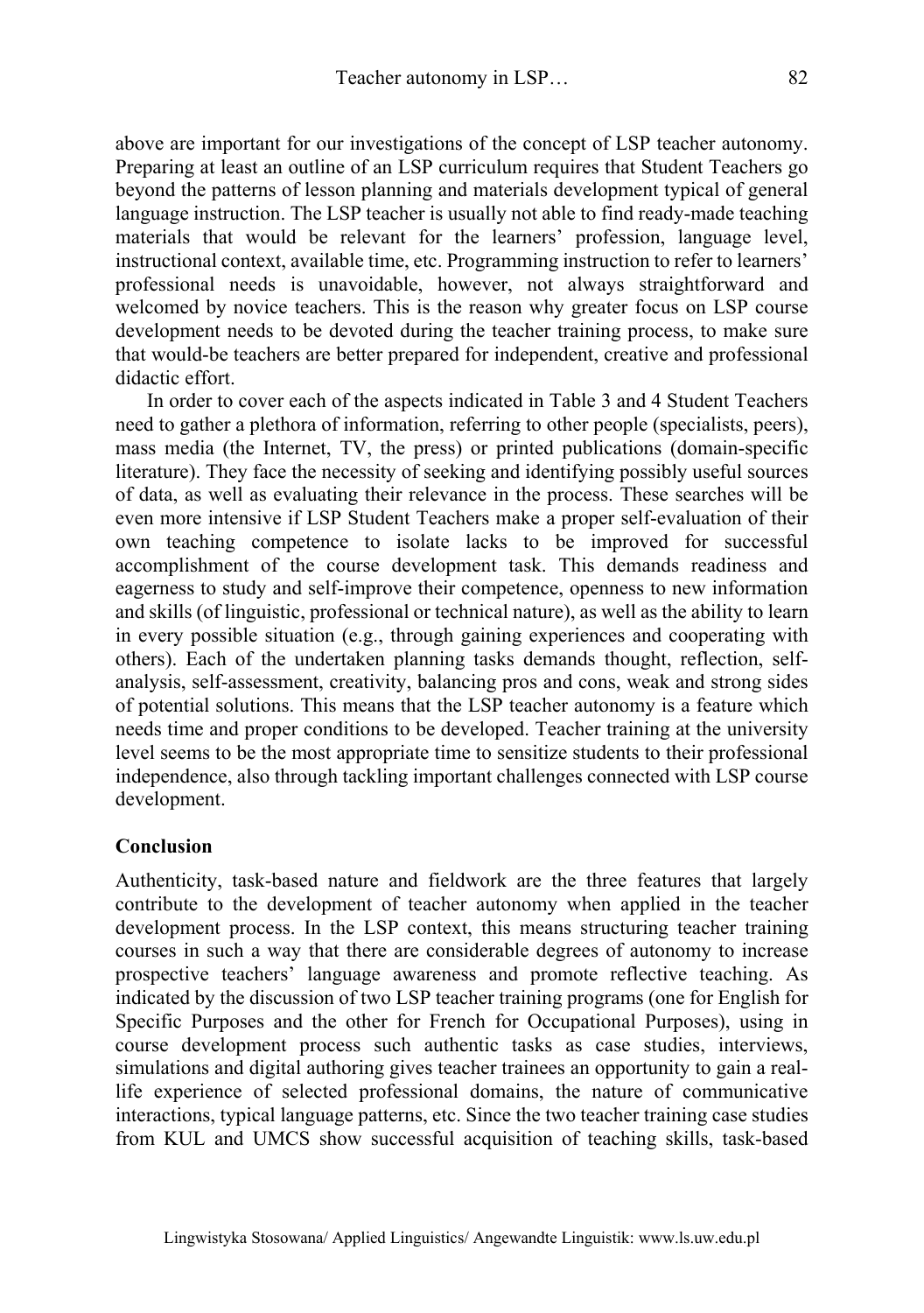orientation towards teacher autonomy could be maintained and introduced also in other components of the teacher training module.

### **References**

- Amiri, F. (2000), *IT-literacy for language teachers: Should it include computer programming*? In: System 28(1), 77–84.
- Benson, P. (2001), *Teaching and Researching Autonomy in Language Learning*. London.
- Benson, P./ P. Voller (1997), *Autonomy and Independence in Language Learning.* **Harlow**
- Breen, M.P./ S.J. Mann (1997), *Shooting arrows at the sun: Perspectives on a pedagogy for autonomy*. In: P. Benson/ P. Voller (eds), Autonomy and Independence in Language Learning. Harlow, 132–149.
- Brett, P. (2000), *Integrating multimedia into the Business English curriculum: A case study*. In: English for Specific Purposes 19, 269–290.
- Candy, P.C. (1991), *Self-direction for Lifelong Learning.* San Francisco.
- Chang, Ch.-F./ Ch.-H. Kuo (2011), *A corpus-based approach to online materials development for writing research articles*. In: English for Specific Purposes 30,  $222 - 234$ .
- Charles, M. (2014), *Getting the corpus habit: EAP students' long-term use of personal corpora*. In: English for Specific Purposes 35, 30–40.
- Dickinson, L. (1987), *Self-instruction in Language Learning*. Cambridge.
- Dickinson, L. (1993), *Aspects of autonomous learning*. In: ELT Journal 47(4), 330–36.
- Fan, M./ X. Xunfeng (2002), *An evaluation of an online bilingual corpus for the selflearning of legal English*. In: System 30, 47–63.
- Gajewska, E./ Sowa, M. (2014), *LSP, FOS, Fachsprache… Dydaktyka języków specjalistycznych.* Lublin.
- Grucza, F. (1978), *Glottodydaktyka, jej zakres i problemy*. In: Przegląd Glottodydaktyczny 1, 29–44.
- Grucza, S. (2007), *Glottodydaktyka specjalistyczna. Część I. Założenia lingwistyczne dydaktyki języków specjalistycznych*. In: Przegląd Glottodydaktyczny 23, 7–20.
- Grucza, S. (2010), *Nowe platformy dydaktyczne: Lingwistycznie Inteligentne Systemy Translo- i Glottodydaktyczne (LISTiG)*. In: Lingwistyka Stosowana/ Applied Linguistics/ Angewandte Linguistik 3, 167–176.
- Hampel, R./ U. Stickler (2005), *New skills for new classrooms. Training tutors to teach languages online*. In: Computer-Assisted Language Learning Journal 18(4), 311–326.
- Holec, H. (1981), *Autonomy in Foreign Language Learning*. Oxford.
- Hüttner, J./ U. Smit/ B. Mehlmauer-Larcher (2009), *ESP teacher education at the interface of theory and practice: Introducing a model of mediated corpus-based genre analysis*. In: System 37, 99–109.
- Kramsch, C./ F. A'ness/ W.Sh.E. Lam (2000), *Authenticity and authorship in the computer-mediated acquisition of L2 literacy*. In: Language Learning and Technology 4(2), 78–104.